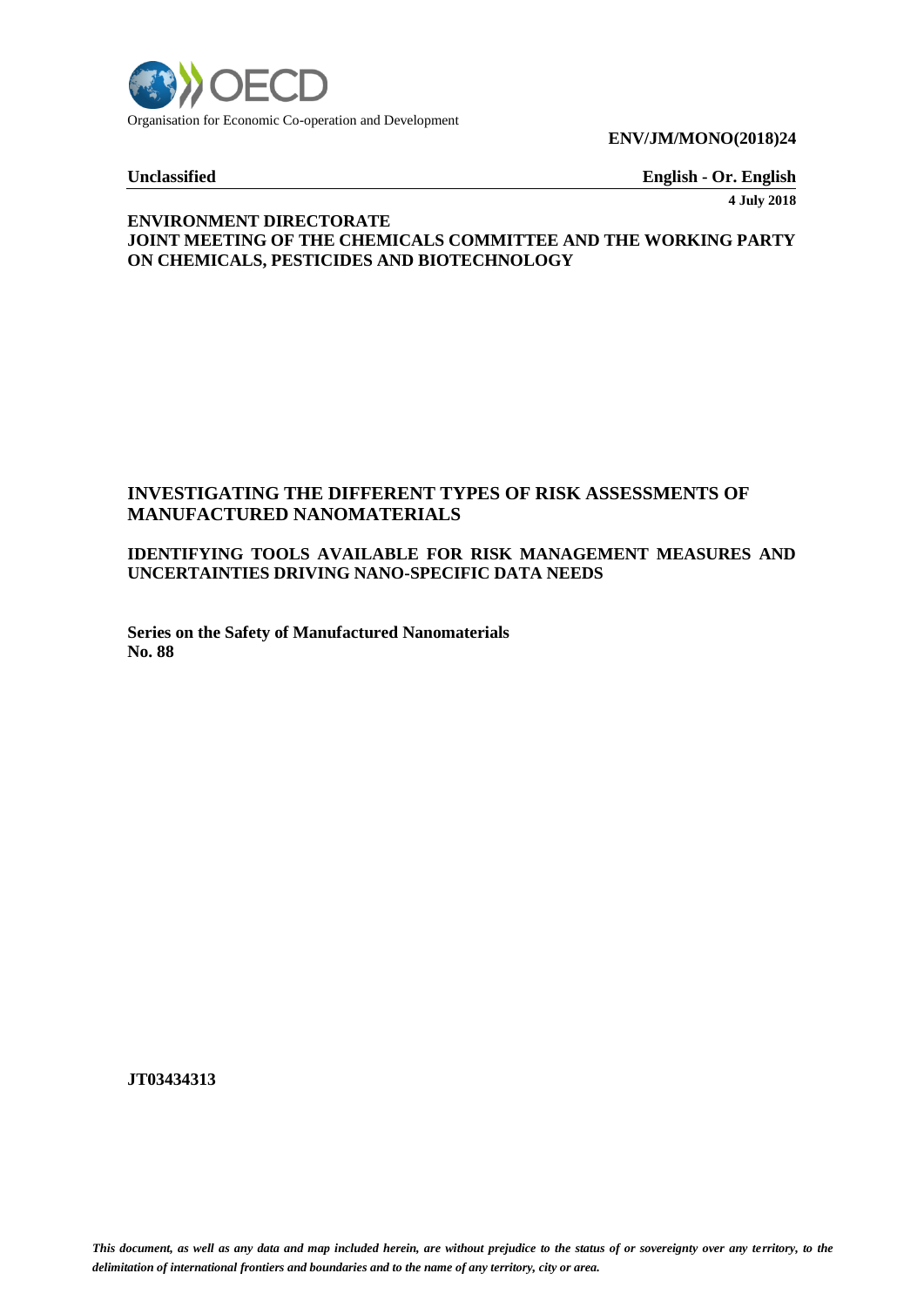#### **2 │** ENV/JM/MONO(2018)24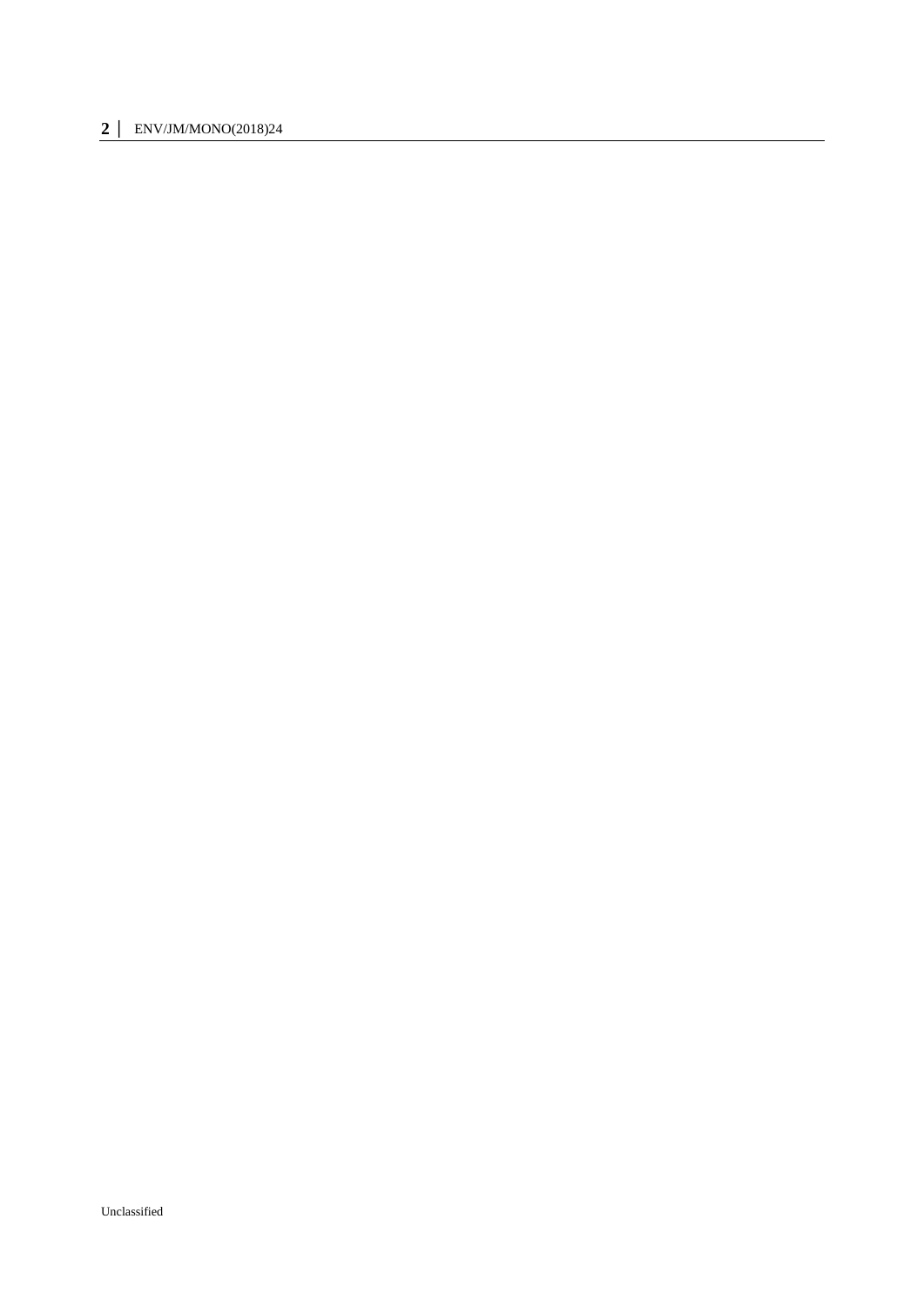# **OECD Environment, Health and Safety Publications**

**Series on the Safety of Manufactured Nanomaterials**

**No. 88**

# **INVESTIGATING THE DIFFERENT TYPES OF RISK ASSESSMENTS OF MANUFACTURED NANOMATERIALS**

**IDENTIFYING TOOLS AVAILABLE FOR RISK MANAGEMENT MEASURES AND UNCERTAINTIES DRIVING NANO-SPECIFIC DATA NEEDS**



A cooperative agreement among FAO, ILO, UNDP, UNEP, UNIDO, UNITAR, WHO, World Bank and OECD

**Environment Directorate ORGANISATION FOR ECONOMIC CO-OPERATION AND DEVELOPMENT Paris, 2018**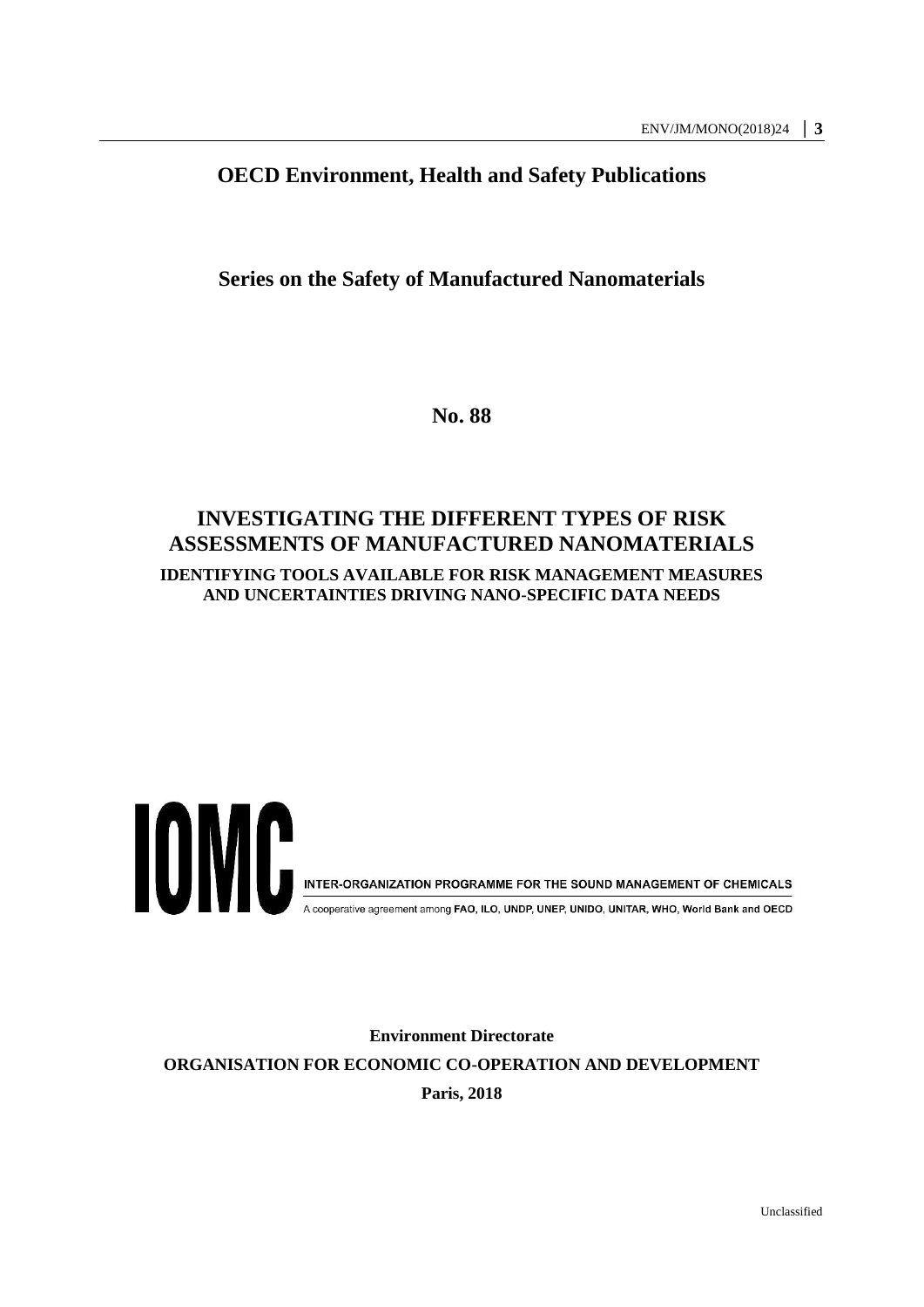#### *Also published in the Series on the Safety of Manufactured Nanomaterials:*

No. 1, *Report of the OECD Workshop on the Safety of Manufactured Nanomaterials: Building Co-operation, Co-ordination and Communication (2006)* No. 2, *Current Developments/ Activities on the Safety of Manufactured Nanomaterials: Tour de table at the 1st Meeting of the Working Party on Manufactured Nanomaterials (2006)* No. 3, *Current Developments/ Activities on the Safety of Manufactured Nanomaterials: Tour de table at the 2nd Meeting of the Working Party on Manufactured Nanomaterials (2007)* No. 4, *Manufactured Nanomaterials: Programme of Work 2006-2008 (2008)* No. 5, *Current Developments/ Activities on the Safety of Manufactured Nanomaterials: Tour de table at the 3rd Meeting of the Working Party on Manufactured Nanomaterials (2008)* No. 6, *List of Manufactured Nanomaterials and List of Endpoints for Phase One of the OECD Testing Programme (2008)* No. 7, *Current Developments/ Activities on the Safety of Manufactured Nanomaterials: Tour de table at the 4th Meeting of the Working Party on Manufactured Nanomaterials (2008)* No. 8, *Preliminary Analysis of Exposure Measurement and Exposure Mitigation in Occupational Settings: Manufactured Nanomaterials (2009)* No. 9, *EHS Research Strategies on Manufactured Nanomaterials: Compilation of Outputs (2009)* No. 10, *Identification, Compilation and Analysis of Guidance Information for Exposure Measurement and Exposure Mitigation: Manufactured Nanomaterials (2009)* No. 11, *Emission Assessment for the Identification of Sources and Release of Airborne Manufactured Nanomaterials in the Workplace: Compilation of Existing Guidance (2009)* No. 12, *Comparison of Guidance on Selection of Skin Protective Equipment and Respirators for Use in the Workplace: Manufactured Nanomaterials (2009)* No. 13, *Report of an OECD Workshop on Exposure Assessment and Exposure Mitigation: Manufactured Nanomaterials (2009)* No. 14, *Guidance Manual for the Testing of Manufactured Nanomaterials: OECD Sponsorship Programme (2009)* No. 15, *Preliminary Review of OECD Test Guidelines for their Applicability to Manufactured Nanomaterials (2009)* No. 16, *Manufactured Nanomaterials: Work Programme 2009-2012 (2009)*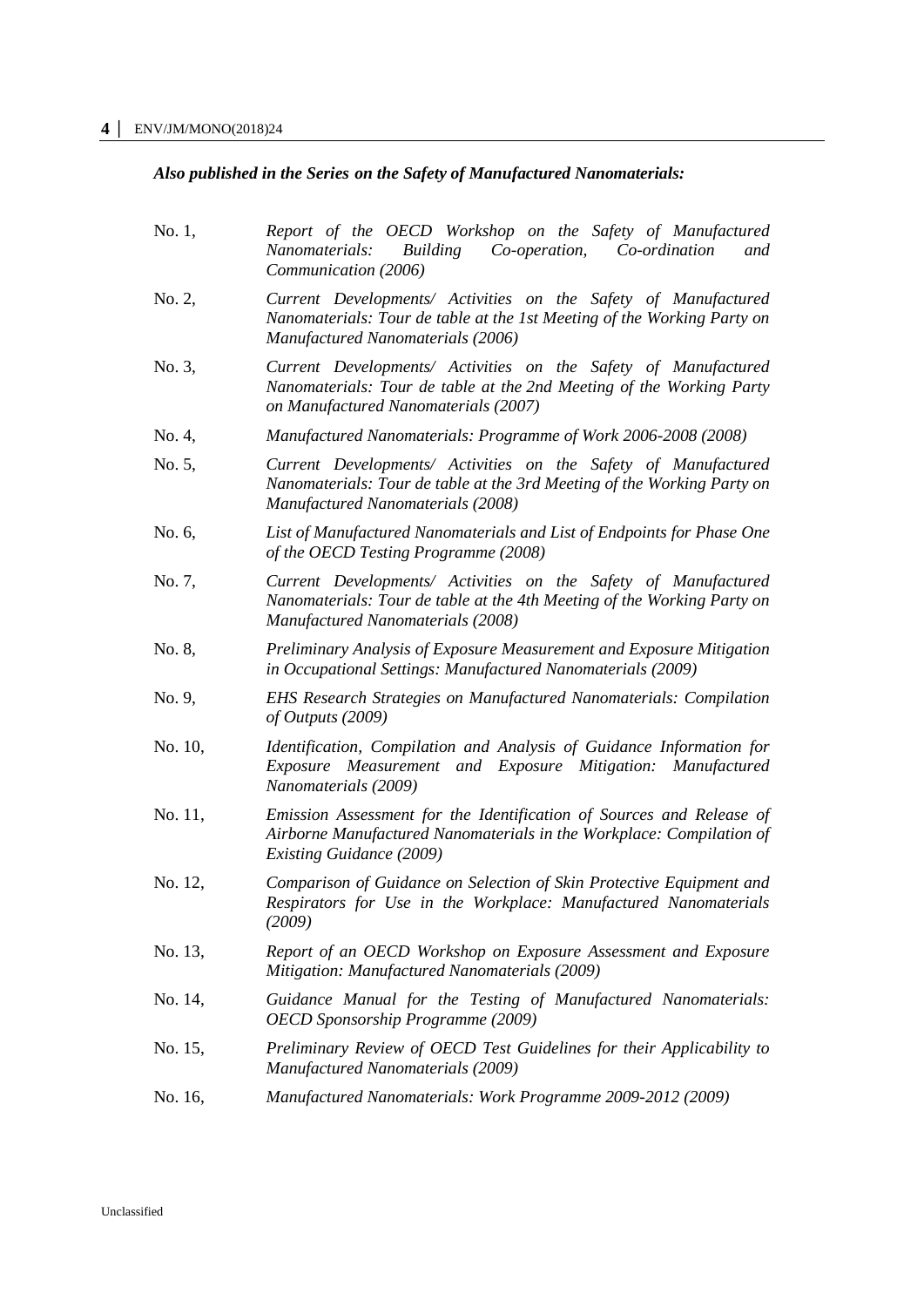- No. 17, *Current Development/ Activities on the Safety of Manufactured Nanomaterials: Tour de table at the 5th Meeting of the Working Party on Manufactured Nanomaterials (2009)*
- No. 18, *Manufactured Nanomaterials: Roadmap for Activities during 2009 and 2010 (2009)*
- No. 19, *Analysis of Information Gathering Initiative on Manufactured Nanomaterials (2009)*
- No. 20, *Current Development/ Activities on the Safety of Manufactured Nanomaterials: Tour de table at the 6th Meeting of the Working Party on Manufactured Nanomaterials (2010)*
- No. 21, *Report of the Workshop on Risk Assessment of Manufactured Nanomaterials in a Regulatory Context (2010)*
- No. 22, *OECD Programme on the Safety of Manufactured Nanomaterials 2009- 2012: Operational Plans of the Projects (2010)*
- No. 23, *Report of the Questionnaire on Regulatory Regimes for Manufactured Nanomaterials (2010)*
- No. 24, *Preliminary Guidance Notes on Sample Preparation and Dosimetry for the Safety Testing of Manufactured Nanomaterials (2010)*
- No. 25, *Guidance Manual for the Testing of Manufactured Nanomaterials: OECD Sponsorship Programme: First Revision (2010)*
- No. 26, *Current Development/ Activities on the Safety of Manufactured Nanomaterials: Tour de table at the 7th Meeting of the Working Party on Manufactured Nanomaterials (2010)*
- No. 27, *List of Manufactured Nanomaterials and List of Endpoints for Phase One of the Sponsorship Programme for the Testing Manufactured Nanomaterials: Revised (2010)*
- No. 28, *Compilation and Comparison of Guidelines Related to Exposure to Nanomaterials in Laboratories (2010)*
- No. 29, *Current Development/ Activities on the Safety of Manufactured Nanomaterials: Tour de table at the 8th Meeting of the Working Party on Manufactured Nanomaterials (2011)*
- No. 30, *Regulated Nanomaterials: 2006-2009(2011)*
- No. 31, *Information Gathering Schemes on Nanomaterials: Lessons Learned and Reported Information (2011)*
- No. 32, *National Activities on Life Cycle Assessment of Nanomaterials (2011)*
- No. 33, *Important Issues on Risk Assessment of Manufactured Nanomaterials (2012)*
- No. 34, *Current Development/ Activities on the Safety of Manufactured Nanomaterials: Tour de table at the 9th Meeting of the Working Party on Manufactured Nanomaterials (2012)*
- No. 35, *Inhalation Toxicity Testing: Expert Meeting on Potential Revisions to OECD Test Guidelines and Guidance Document (2012)*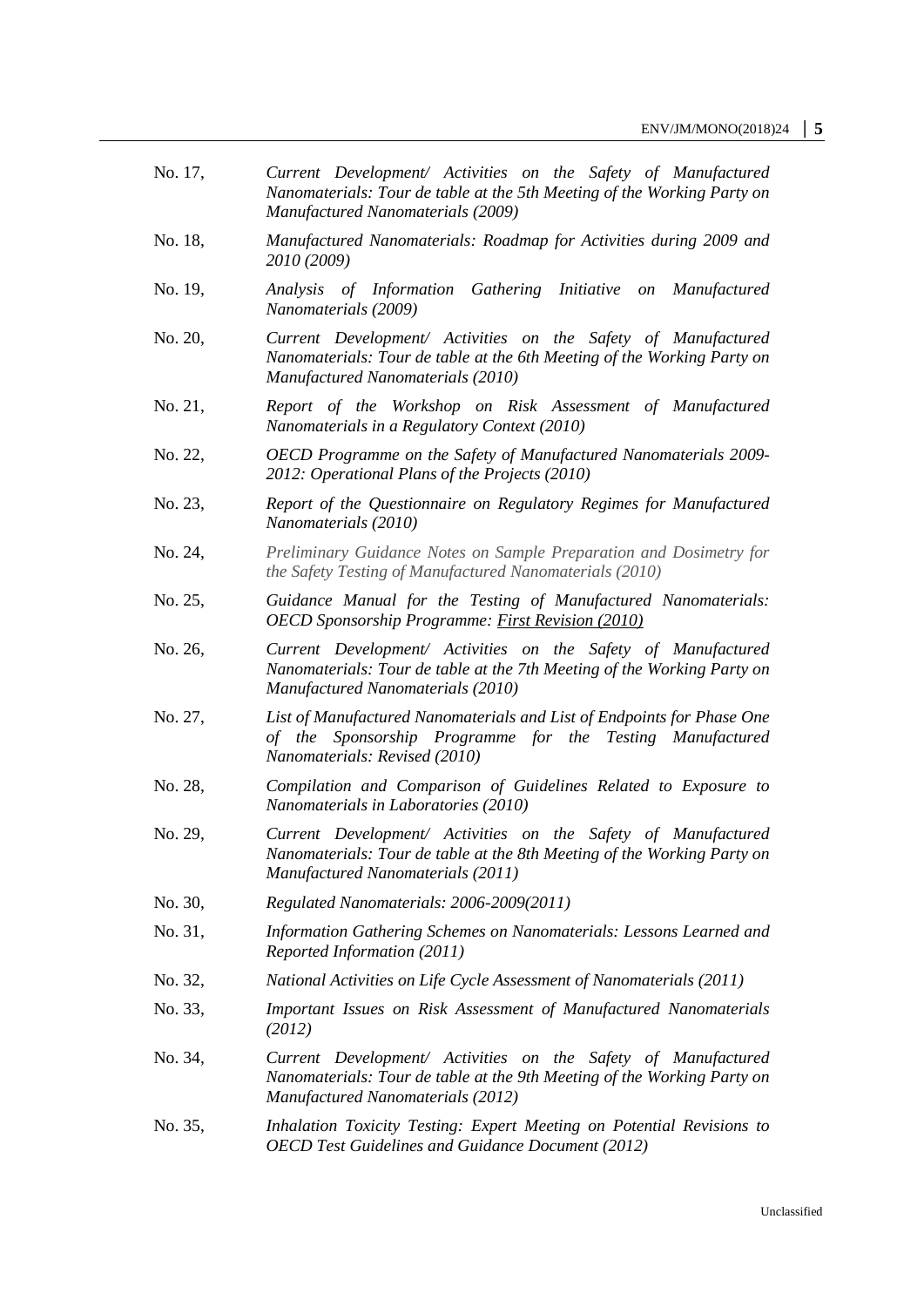#### **6 │** ENV/JM/MONO(2018)24

| No. 36,     | Guidance on Sample Preparation and Dosimetry for the Safety Testing of<br><b>Manufactured Nanomaterials (2012)</b>                                                                       |
|-------------|------------------------------------------------------------------------------------------------------------------------------------------------------------------------------------------|
| No.37,      | Current Developments in Delegations on the Safety of Manufactured<br>Nanomaterials - Tour de Table at the $10^{th}$ Meeting of the WPMN (2012)                                           |
| No.38,      | Co-Operation on Risk Assessment: Prioritisation of Important Issues on<br>Risk Assessment of Manufactured Nanomaterials - Final Report (2013)                                            |
| No. 39,     | Environmentally Sustainable Use of Manufactured Nanomaterials -<br>Workshop Report (2013)                                                                                                |
| No. 40,     | Ecotoxicology and Environmental Fate of Manufactured Nanomaterials:<br>Test Guidelines (2014)                                                                                            |
| No.41,      | Report of the OECD Expert meeting on the Physical Chemical Properties<br>of Manufactured Nanomaterials and Test Guidelines (2014)                                                        |
| No.42,      | Report of the questionnaire on regulatory regimes for manufactured<br>nanomaterials 2010-2011 (2014)                                                                                     |
| No.43,      | Genotoxicity of Manufactured Nanomaterials: Report of the OECD<br>expert meeting (2014)                                                                                                  |
| Nos. 44-54, | These items are the dossiers derived from the Testing Programme on<br>Manufactured Nanomaterials which are located at:                                                                   |
|             | http://www.oecd.org/chemicalsafety/nanosafety/testing-programme-<br>manufactured-nanomaterials.htm                                                                                       |
| No.55,      | Harmonized Tiered Approach to Measure and Assess the Potential<br>Exposure to Airbone Emissions of Engineered Nano-objects and their<br>Agglomerates and Aggregates at Workplaces (2015) |
| No.56,      | Analysis of the Survey on Available Methods and Models for Assessing<br><b>Exposure to Manufactured Nanomaterials (2015)</b>                                                             |
| No.57,      | Guidance Manual towards the integration of risk assessment into life<br>cycle assessment of nano-enabled applications (2015)                                                             |
| No.58,      | Preliminary guidance notes on Nanomaterials: Interspecies variability<br>factors in human health risk assessment (2015)                                                                  |
| No.59,      | Developments on the safety of manufactured nanomaterials: 2013 (2015)                                                                                                                    |
| No.60,      | Current developments in delegations on the safety of manufactured<br>nanomaterials - tour de table (2015)                                                                                |
| No.61,      | delegations on the<br>Developments<br>in<br>safety of manufactured<br>nanomaterials - tour de table (2015)                                                                               |
| No.62,      | Considerations for using dissolution as a function of surface chemistry to<br>Evaluate environmental behaviour of nanomaterials in risk assessments<br>(2015)                            |
| No.63,      | Physical-chemical parameters: measurements and methods relevant for<br>the regulation of nanomaterials (2016)                                                                            |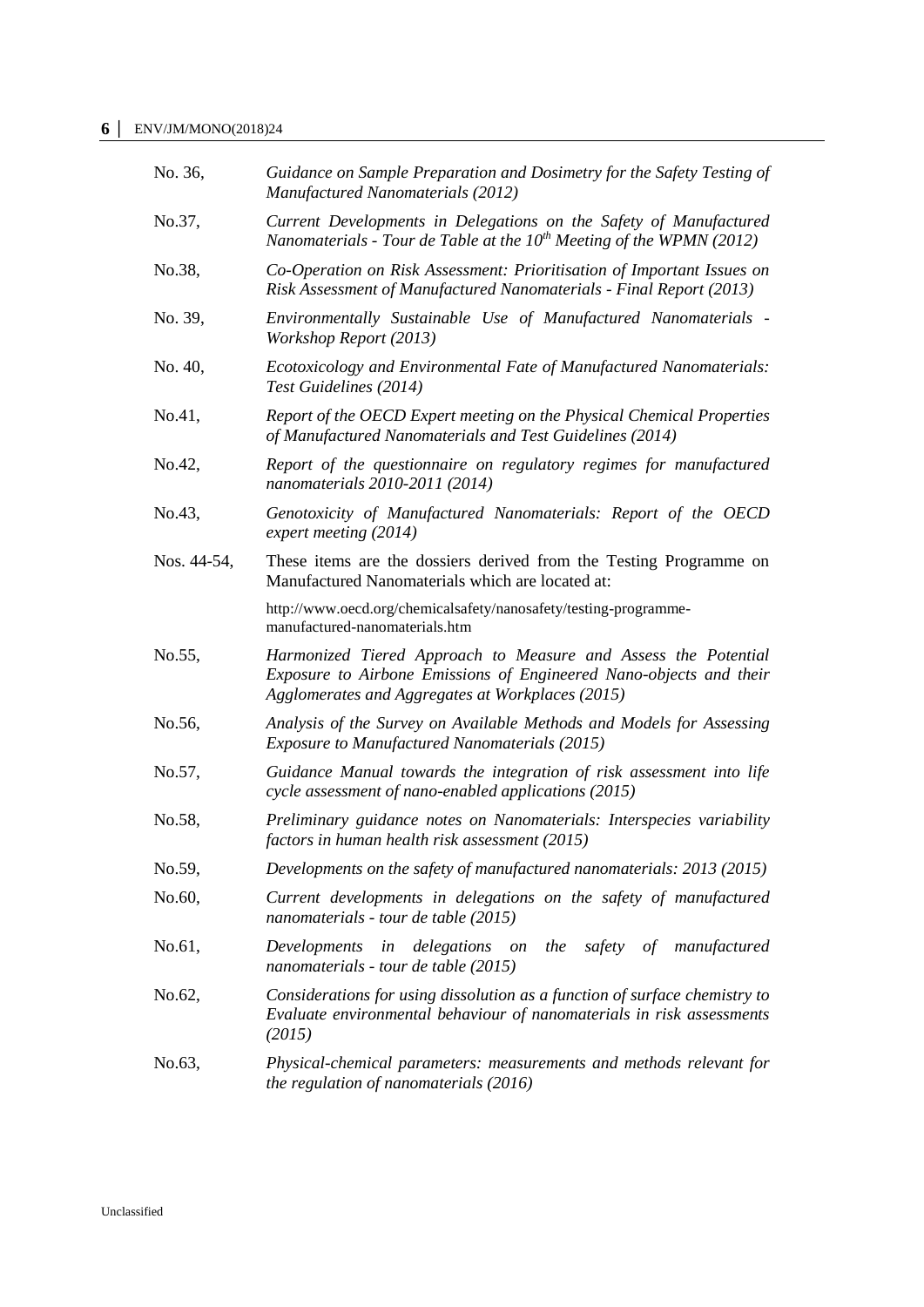| No.64,  | Approaches on nano grouping/equivalence/read-across concepts based<br>on physical-chemical properties (GERA-PC) for regulatory regimes<br>(2016)                 |
|---------|------------------------------------------------------------------------------------------------------------------------------------------------------------------|
| No.65,  | Physical-chemical properties of nanomaterials: Evaluation of methods<br>applied in the OECD-WPMN testing programme (2016)                                        |
| No.66,  | Categorisation of manufactured nanomaterials (2016)                                                                                                              |
| No.67,  | Developments in delegations on<br>the<br>safety of manufactured<br>nanomaterials - tour de table (2016)                                                          |
| No.68,  | Multi-walled carbon nanotubes (MWCNT): summary of the dossier<br>(2016)                                                                                          |
| No.69,  | Fullerenes ( $C60$ ): summary of the dossier (2016)                                                                                                              |
| No.70,  | Single walled carbon nanotubes (SWCNTs): summary of the dossier<br>(2016)                                                                                        |
| No.71,  | Silicon dioxide: summary of the dossier (2016)                                                                                                                   |
| No.72,  | Toxicokinetics of manufactured nanomaterials: report from the OECD<br>expert meeting (2016)                                                                      |
| No.73,  | Titanium dioxide: summary of the dossier (2016)                                                                                                                  |
| No.74,  | Exposure Assessment of Nano-Silver (AgNP): Case Study (2016)                                                                                                     |
| No.75,  | Future Challenges Related to the Safety of Manufactured Nanomaterials:<br>Report from the Special Session (2016)                                                 |
| No.76,  | Grouping and Read-Across for the Hazard Assessment of Manufactured<br>Nanomaterials: Report from the Expert Meeting (2016)                                       |
| No.77,  | Gold Nanoparticle Occupational Exposure Assessment in a Pilot Scale<br>Facility: Nanomaterials Exposure Case Study (2016)                                        |
| No.78,  | Developments on the Safety of Manufactured Nanomaterials: Tour de<br>Table from OECD Delegations (Nov.2015 - Oct. 2016)                                          |
| No.79,  | Strategy for Using Metal Impurities as Carbon Nanotube Tracers (2016)                                                                                            |
| No.80,  | Alternative testing strategies in risk assessment of manufactured<br>nanomaterials: current state of knowledge and research needs to<br>advance their use (2017) |
| No.81,  | Developments in Delegations on the<br>Safety of Manufactured<br>Nanomaterials – Tour de Table (2017)                                                             |
| No. 82, | Strategies, Techniques and Sampling Protocols for Determining the<br>Concentrations of Manufactured Nanomaterials in Air at the Workplace<br>(2017)              |
| No. 83, | Silver Nanoparticles: Summary of the Dossier (2017)                                                                                                              |
| No. 84, | Consumer and environmental exposure to manufactured nanomaterials -<br>Information used to characterize exposures: Analysis of a Survey (2017)                   |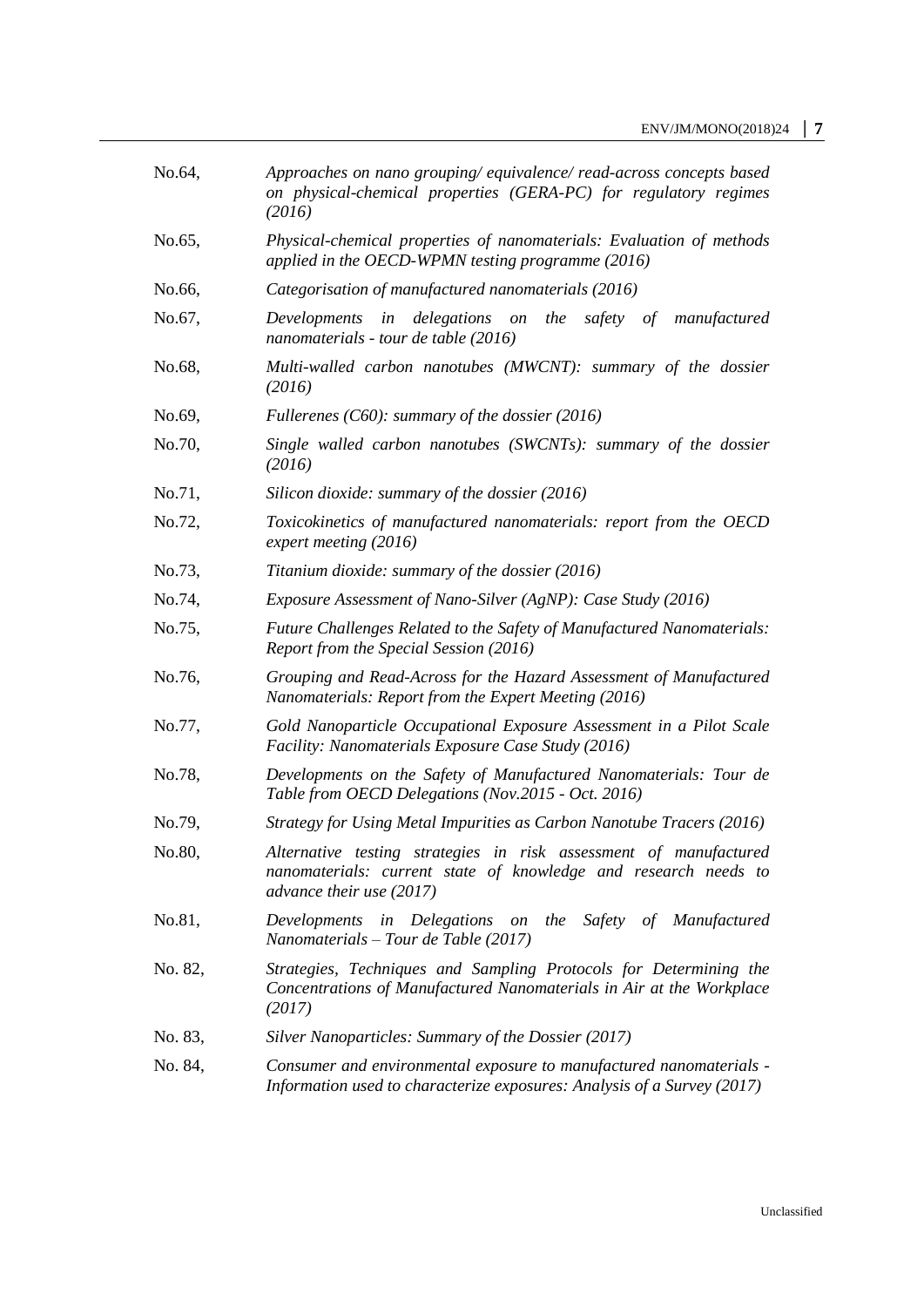| No. 85, | Evaluation of in Vitro Methods for Human Hazard Assessment Applied in<br>the OECD Testing Programme for the Safety of Manufactured<br>Nanomaterials (2018) |
|---------|------------------------------------------------------------------------------------------------------------------------------------------------------------|
| No. 86, | Assessment of Biodurability of Nanomaterials and their Surface Ligands<br>(2018)                                                                           |
| No. 87, | Developments in Delegations on the Safety of Manufactured<br>Nanomaterials - Tour de Table (2018)                                                          |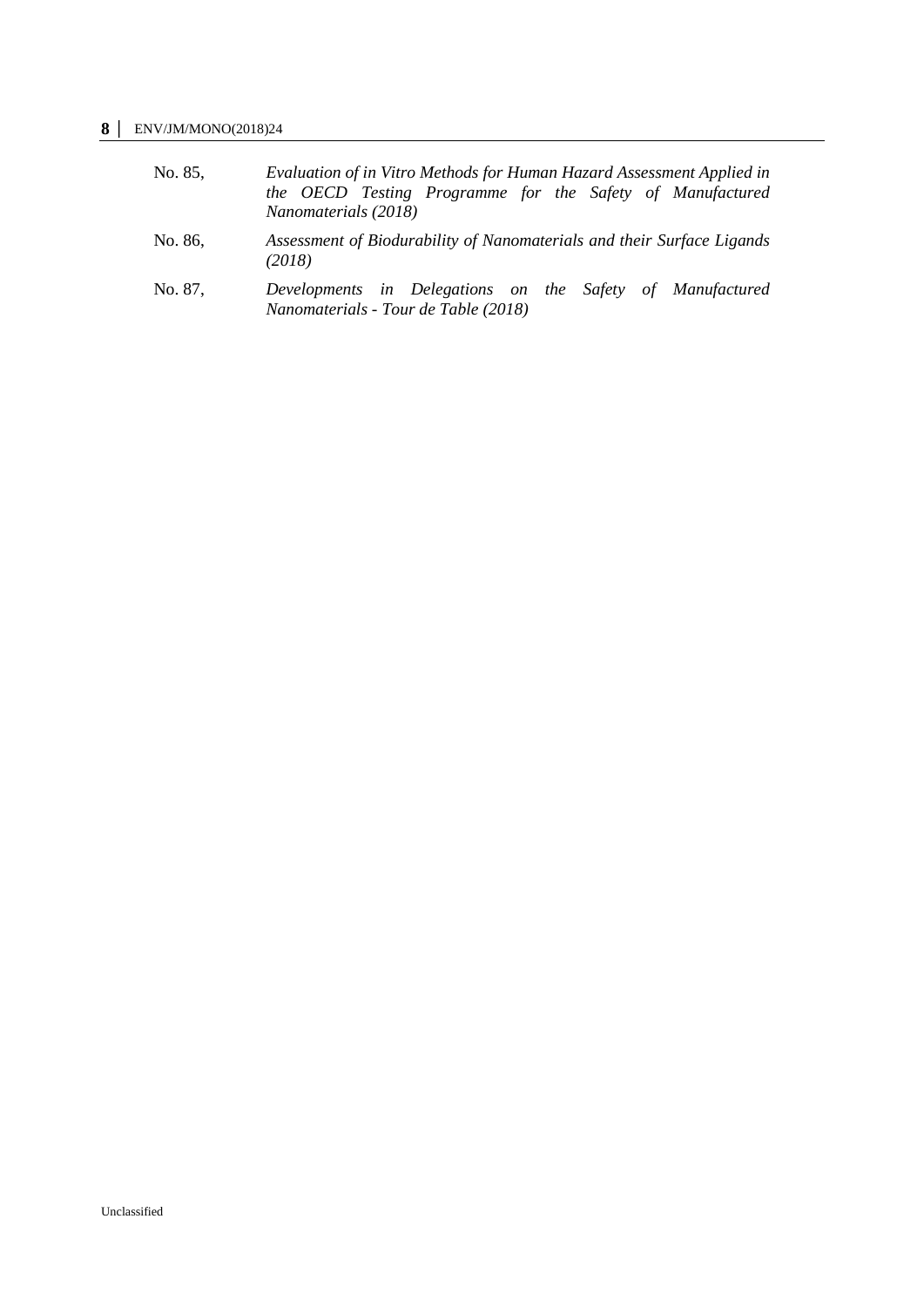#### **ABOUT THE OECD**

The Organisation for Economic Co-operation and Development (OECD) is an intergovernmental organisation in which representatives of 35 industrialised countries in North and South America, Europe and the Asia and Pacific region, as well as the European Commission, meet to co-ordinate and harmonise policies, discuss issues of mutual concern, and work together to respond to international problems. Most of the OECD's work is carried out by more than 200 specialised committees and working groups composed of member country delegates. Observers from several countries with special status at the OECD, and from interested international organisations, attend many of the OECD's workshops and other meetings. Committees and working groups are served by the OECD Secretariat, located in Paris, France, which is organised into directorates and divisions.

The Environment, Health and Safety Division publishes free-of-charge documents in 11 different series: **Testing and Assessment; Good Laboratory Practice and Compliance Monitoring; Pesticides; Biocides; Risk Management; Harmonisation of Regulatory Oversight in Biotechnology; Safety of Novel Foods and Feeds; Chemical Accidents; Pollutant Release and Transfer Registers; Emission Scenario Documents; and Safety of Manufactured Nanomaterials**. More information about the Environment, Health and Safety Programme and EHS publications is available on the OECD's World Wide Web site (www.oecd.org/chemicalsafety/).

*This publication was developed in the IOMC context. The contents do not necessarily reflect the views or stated policies of individual IOMC Participating Organisations.*

The Inter-Organisation Programme for the Sound Management of Chemicals (IOMC) was established in 1995 following recommendations made by the 1992 UN Conference on Environment and Development to strengthen co-operation and increase international co-ordination in the field of chemical safety. The Participating Organisations are FAO, ILO, UNDP, UNEP, UNIDO, UNITAR, WHO, World Bank and OECD. The purpose of the IOMC is to promote co-ordination of the policies and activities pursued by the Participating Organisations, jointly or separately, to achieve the sound management of chemicals in relation to human health and the environment.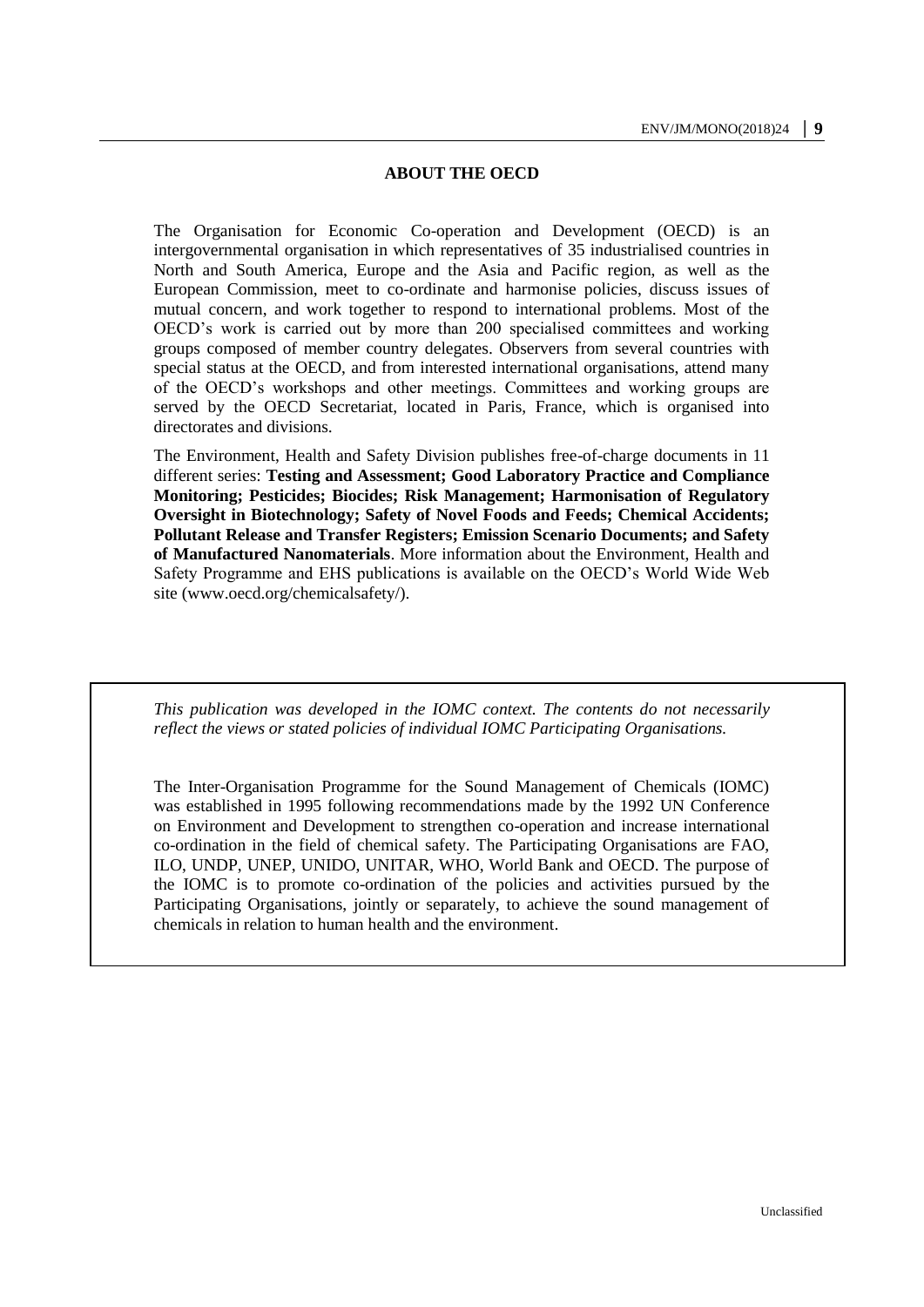**This publication is available electronically, at no charge.**

**For this and many other Environment, Health and Safety publications, consult the OECD's World Wide Web site (www.oecd.org/chemicalsafety/)**

**or contact:**

**OECD Environment Directorate, Environment, Health and Safety Division 2 rue André-Pascal 75775 Paris Cedex 16 France**

**Fax: (33-1) 44 30 61 80** 

**E-mail: ehscont@oecd.org**

#### *© OECD 2018*

*Applications for permission to reproduce or translate all or part of this material should be made to: Head of Publications Service, RIGHTS@oecd.org,* 

*OECD, 2 rue André-Pascal, 75775 Paris Cedex 16, France*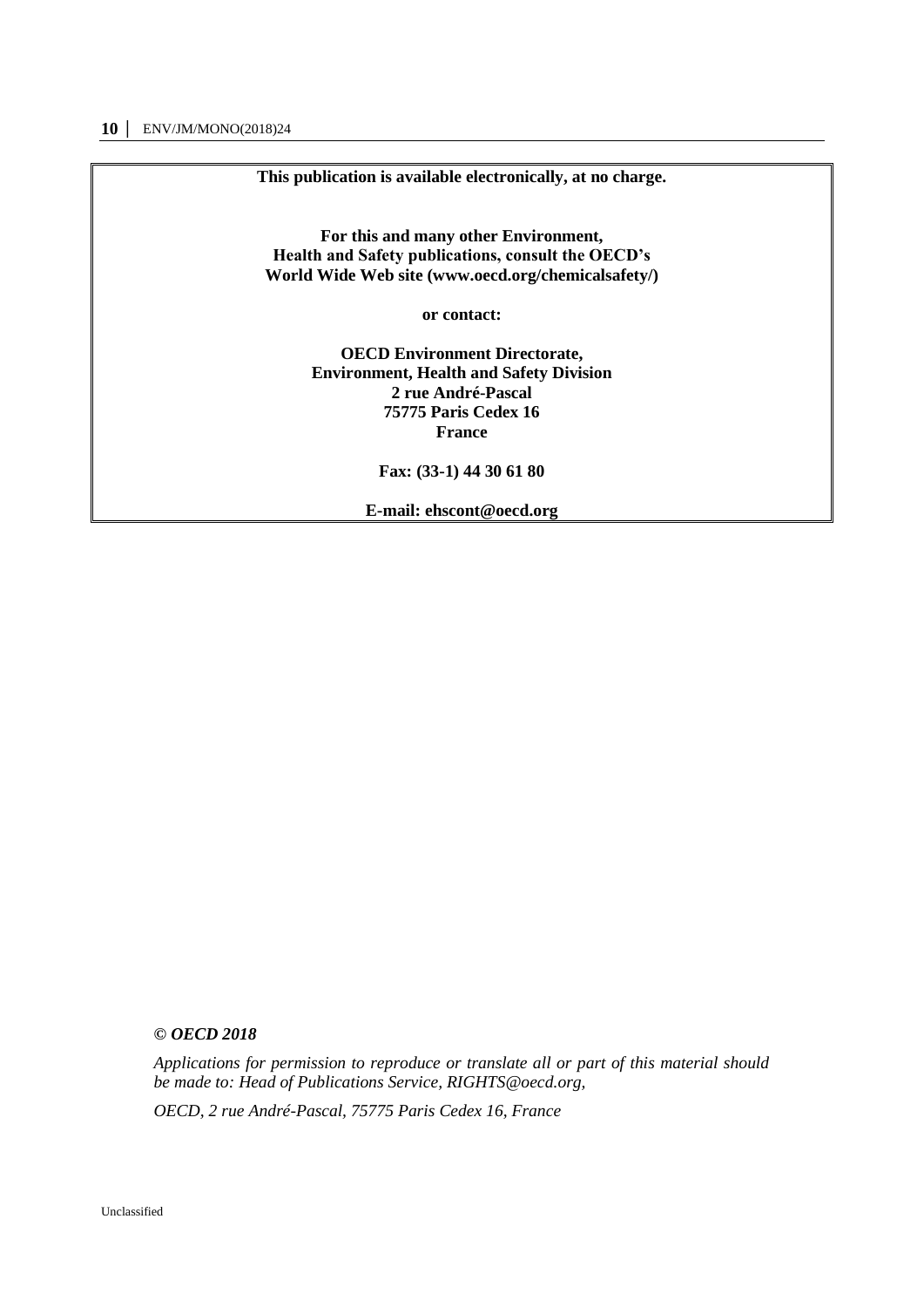#### **FOREWORD**

The OECD Working Party on Manufactured Nanomaterials (WPMN) is a subsidiary body of the OECD Chemicals Committee. This programme concentrates on human health and environmental safety implications of manufactured nanomaterials (limited mainly to the chemicals sector), and aims to ensure that the approach to hazard, exposure and risk assessment is of a high, science-based, and internationally harmonised standard. It promotes international co-operation on the human health and environmental safety of manufactured nanomaterials, and involves the safety testing and risk assessment of manufactured nanomaterials.

This document presents the findings from the survey conducted in 2016 which aimed at investigating the different types of risk assessment. The survey provided information on the scope and specific features of different regulatory risk assessments for manufactured nanomaterials by comparing and contrasting the conditions, assumptions, and levels of uncertainties of approaches used in countries.

This document is published under the responsibility of the Joint Meeting of the Chemicals Committee and Working Party on Chemicals, pesticides and Biotechnology of the OECD.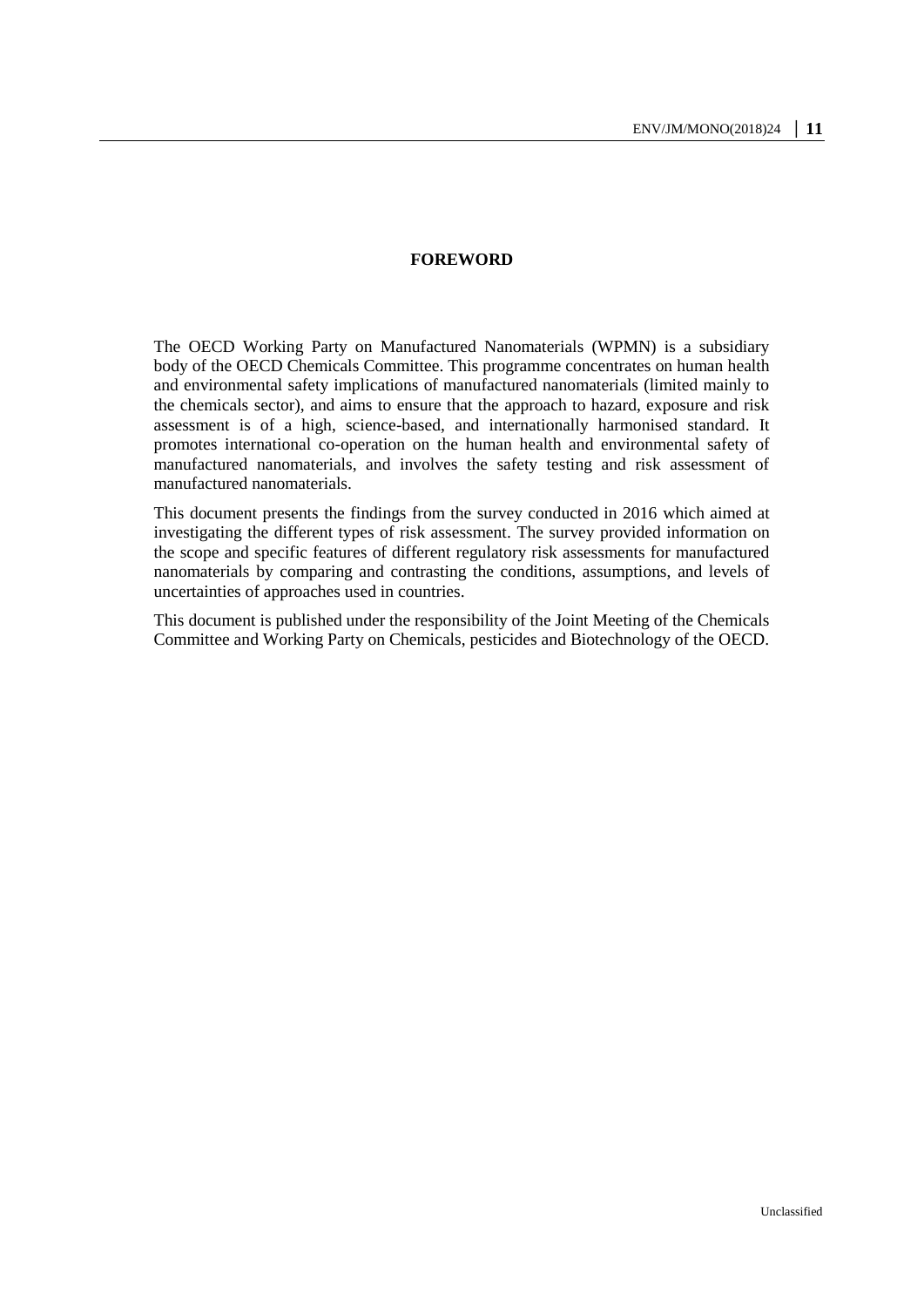# Table of contents

| ADAPTATIONS AND IDENTIFIED NEEDS FOR ADAPTATIONS (FROM CONVENTIONAL |  |
|---------------------------------------------------------------------|--|
|                                                                     |  |
|                                                                     |  |
|                                                                     |  |
|                                                                     |  |
|                                                                     |  |
|                                                                     |  |
|                                                                     |  |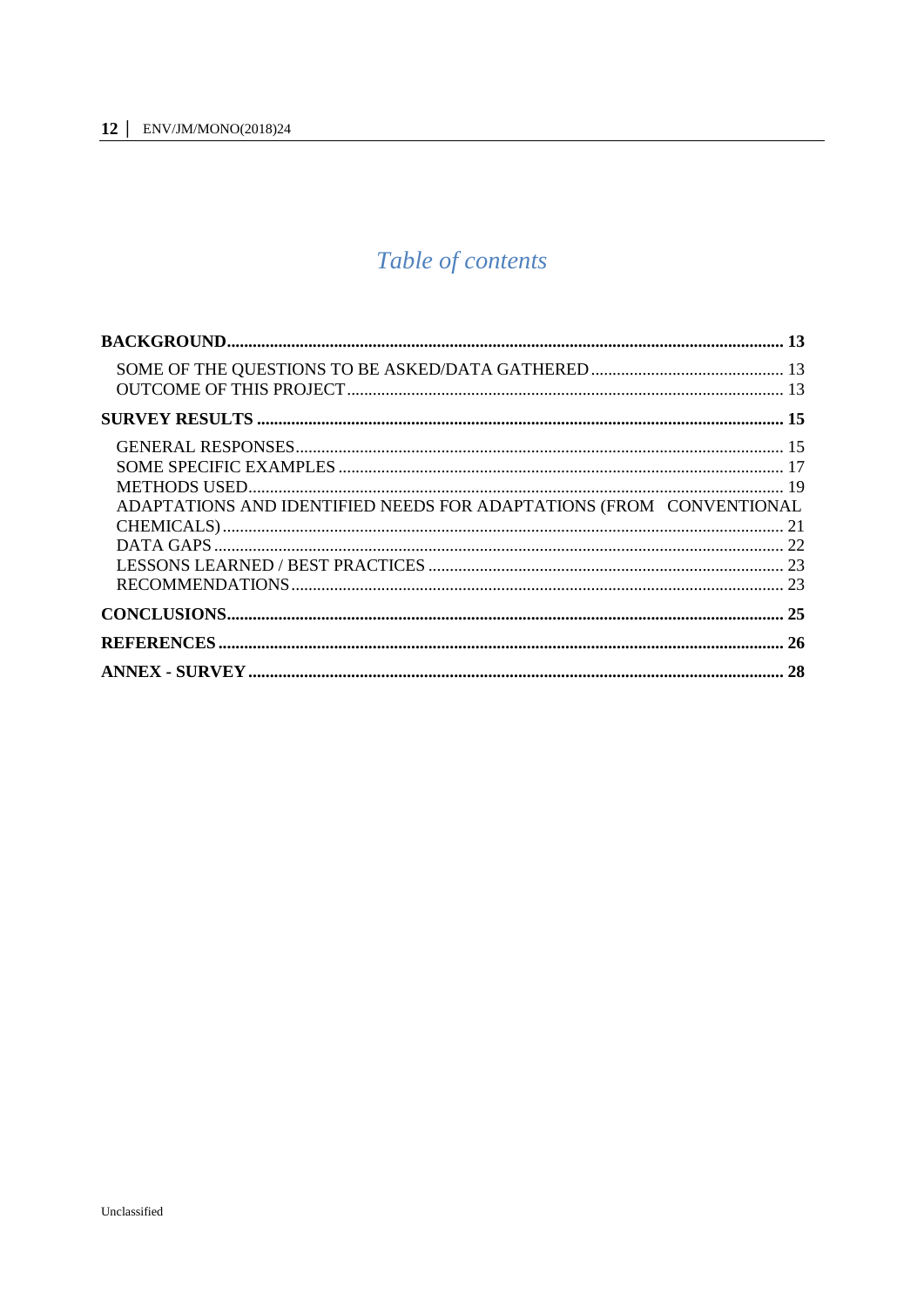# **BACKGROUND**

<span id="page-12-0"></span>1. This project focuses on issues arising in risk assessment of nanomaterials including supporting the OECD Council Recommendation on the Safety Testing and Assessment of Manufactured Nanomaterials [C(2013)107; C/M(2013)16: of Manufactured Nanomaterials  $[C(2013)107; C/M(2013)16;$  $ENV/IM(2017)3$ ] (OECD,  $2013<sub>[1]</sub>$ ), which concluded that "Members, to manage the risks of manufactured nanomaterials, apply the existing international and national chemical regulatory frameworks or other management systems, adapted to take into account the specific properties of manufactured nanomaterials."

#### <span id="page-12-1"></span>**SOME OF THE QUESTIONS TO BE ASKED/DATA GATHERED**

2. The survey was conducted to gather the following information concerning risk assessments in different member countries:

- Different types of risk assessment used by jurisdictions. For example:
	- o Screening (i.e. risk and hazard prioritisation) level versus a more detailed risk assessment;
	- o Level of detail in the assessment; and
	- o Jurisdictions which emphasize hazard more than risk/exposure;
- Levels of uncertainties/assumptions used in these risk assessments;
- Risk management measures and other outcomes of the assessment; and
- Risk assessment process (es) used when evaluating manufactured nanomaterials including uncertainties, data requirements, and characterization/identification.

#### <span id="page-12-2"></span>**OUTCOME OF THIS PROJECT**

3. The outcome of this project is an increased understanding of the details and scope of different regulatory risk assessments for manufactured nanomaterials by comparing and contrasting the conditions, assumptions, and levels of uncertainties of approaches utilised in different jurisdictions. Best practices could be identified that could be adopted by other countries.

- 4. This report describes:
	- OECD Member countries approaches and activities regarding risk assessment and risk management of manufactured nanomaterials;
	- The different levels of uncertainties in those approaches and why these differences are present;
	- Common knowledge gaps most relevant to risk assessment and risk management approaches for manufactured nanomaterials; and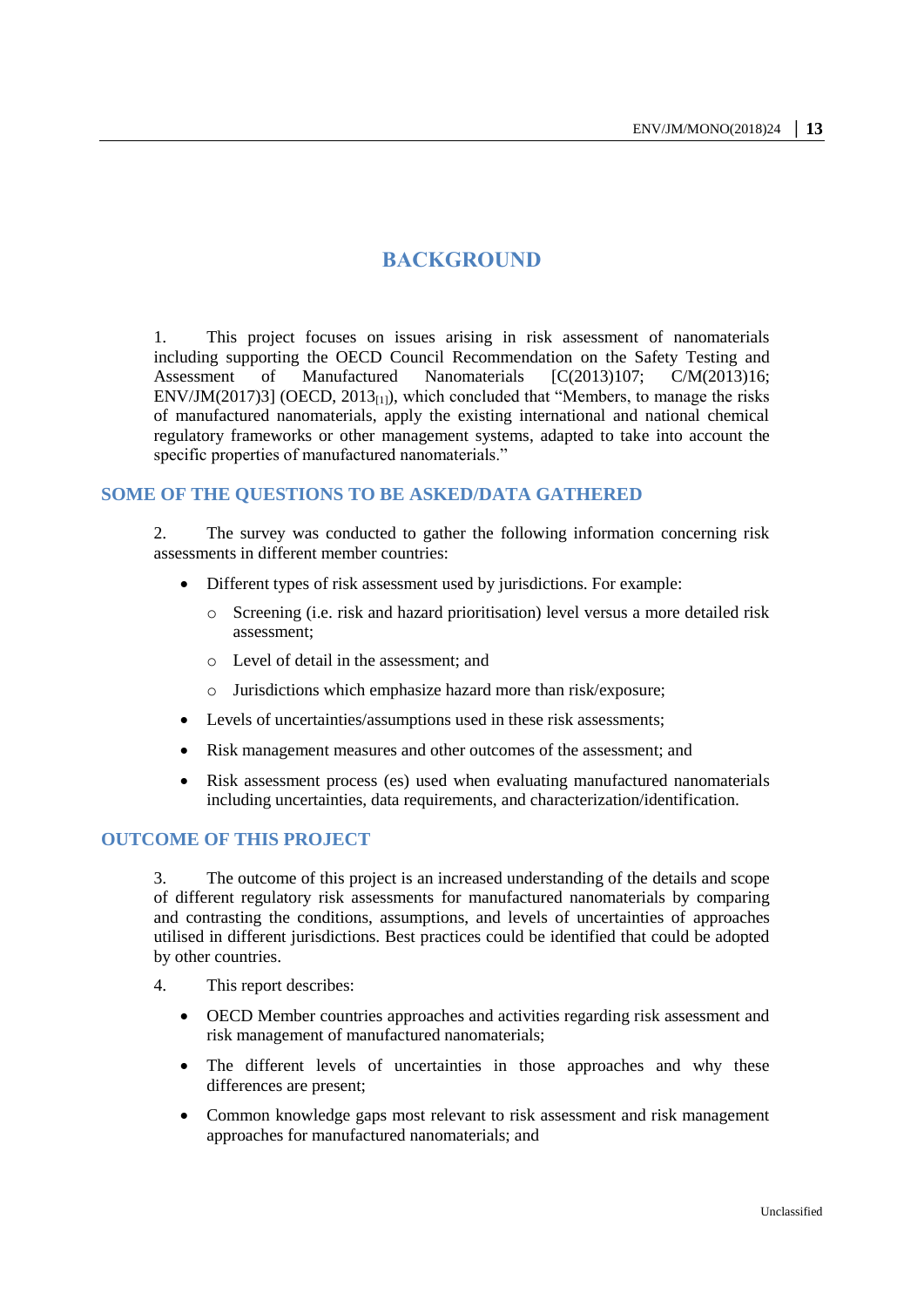#### **14 │** ENV/JM/MONO(2018)24

 Recommendations on how risk assessments could be improved to reduce uncertainty regarding manufactured nanomaterials.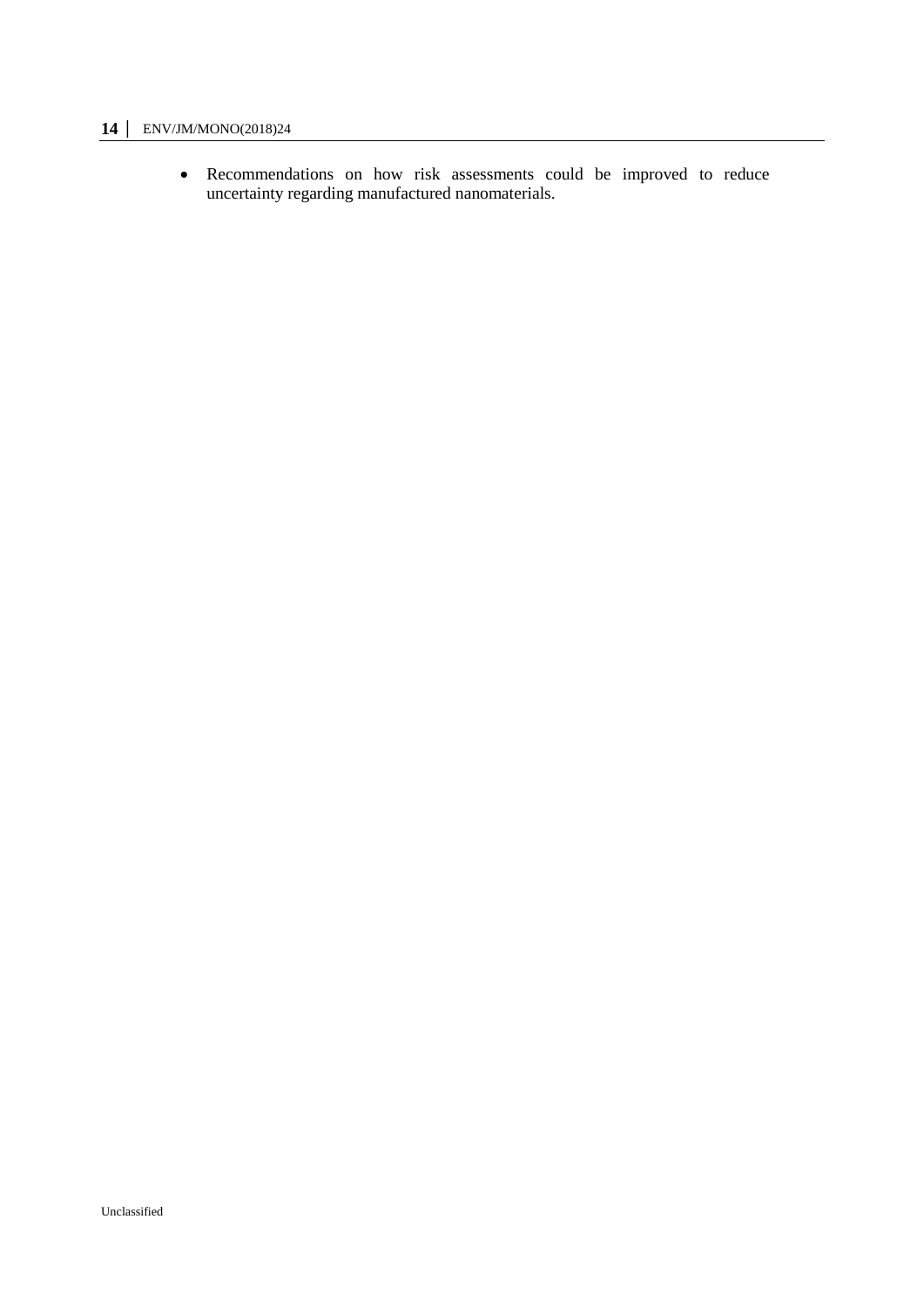# **SURVEY RESULTS**

#### <span id="page-14-1"></span><span id="page-14-0"></span>**GENERAL RESPONSES**

5. A survey was sent to the OECD Working Party on Manufactured Nanomaterials (WPMN) on March 29, 2016. The survey is attached as an Annex. Fourteen responses were received from WPMN member countries (Australia, Canada, Denmark, Germany, Japan, Korea, Netherlands, Switzerland, United Kingdom, and United States) and one from the Business and Industry Advisory Committee to the OECD (BIAC). All respondents were government agencies with the exception of one industry response. Most respondents conducted nanomaterial assessments either as part of their statutory obligation to assess and manage risks for chemical substances or to improve/identify data gaps/alternative assessment of chemical substances that are nanomaterials. Others were focused on assessing certain products, where the products contained nanomaterials or a specific nanomaterial.

6. A typical nanomaterial definition is based on chemicals with particles in the 1-100 nm range including other caveats or exceptions. Most respondents identified size or size distribution as the property used to identify a chemical substance as a nanomaterial. A few respondents also noted surface area or shape. Others either identified no criteria or noted that the focus was assessing risks from certain products that contained nanomaterials but the nanomaterials were not characterized.

7. When assessing nanomaterials about half of the respondents considered control technologies such as engineering controls to prevent human exposure or waste treatment to limit environmental release. The other half of the respondents did not report using control technologies or did not give a response.

8. Six respondents reported the use of exposure limit values. The limit values described below were for numerous specific nanomaterials including silver, carbon nanotubes, and titanium dioxide and a general reference value for nanomaterials. Some of the limit values are not based on data for a specific nanomaterial or a nanoform of a chemical substance.

9. In the United States the following two values are used as acceptable exposure limit values for carbon nanotubes and ultrafine (nano-sized) titanium dioxide when assessing risks under the Toxic Substances Control Act:

 National Institute of Occupational Safety and Health Recommended Exposure Limit for carbon nanotubes of 1  $\mu$ g/m<sup>3</sup>. The document describing how the limit was derived is available at:

<https://www.cdc.gov/niosh/docs/2013-145/pdfs/2013-145.pdf> (US NIOSH,  $2013_{[2]}$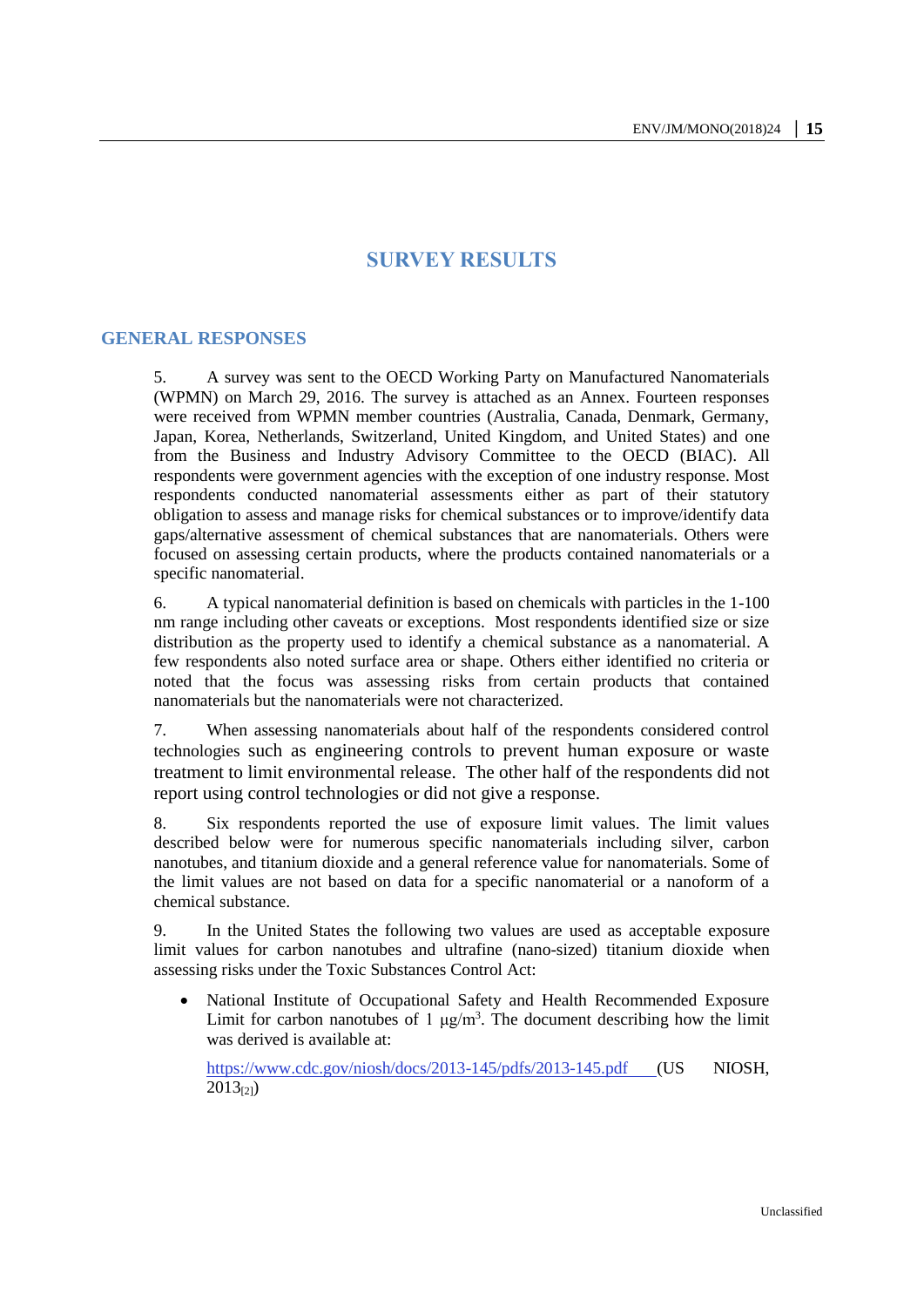National Institute of Occupational Safety and Health Recommended Exposure Limit for ultrafine (nano-sized) titanium dioxide of  $0.3 \text{ mg/m}^3$ . The document describing how the limit was derived is available at:

[https://www.cdc.gov/niosh/docs/2011-160/pdfs/2011-160.pdf.](https://www.cdc.gov/niosh/docs/2011-160/pdfs/2011-160.pdf) (US NIOSH,  $2011_{[3]}$ 

10. Canada reported using the United States Environmental Protection Agency (EPA)'s reference dose (RfD) for silver in natural health products available to consumers. Canada noted that the silver used in these products is sometimes in a nanoform. For silver, the level is 5 μg/kg/day orally (EPA RfD for silver in general). Canada noted this value can be lower on a case- by-case evaluation basis. For information on this exposure limit go to: [https://cfpub.epa.gov/ncea/iris/iris\\_documents/documents/subst/0099\\_summary.pdf](https://cfpub.epa.gov/ncea/iris/iris_documents/documents/subst/0099_summary.pdf) (US EPA, 2003[4])

11. In Japan METI reported that risk assessments of three nanomaterials (Risk Assessment of Manufactured Nanomaterials – Titanium Dioxide, Risk Assessment of Manufactured Nanomaterials – Fullerene, Risk Assessment of Manufactured Nanomaterials – Carbon Nanotubes) were developed and published. The three reports on the risk assessment include occupational exposure limits and direction on risk management methods recommended by the project. They are available from: <http://en.aist-riss.jp/assessment/2721/> (AIST, 2013<sup>[5]</sup>)

12. METI further reported using no-observed-adverse-effect level (NOAEL) values obtained from available inhalation exposure tests that were extrapolated to human values (occupational) by adjusting exposure conditions and applying uncertainty factors. The occupational exposure limit values (OELs) were proposed to support current management of the occupational environment. The OEL values were derived as period-limited values by assuming a sub-chronic exposure period of approximately 15 years on the condition that a re-evaluation be conducted within the next ten years or so. The proposed OELs (PL, period-limited) were 0.03 mg/m<sup>3</sup> for carbon nanotubes (CNT), 0.39 mg/m<sup>3</sup> for fullerene (C60), and 0.61 mg/m<sup>3</sup> for titanium dioxide (TiO<sub>2</sub>) nanomaterials. See the risk assessments for details.

13. In the Netherlands provisional nano-reference values are used [\(Dekkers et al](http://www.rivm.nl/bibliotheek/rapporten/601044001.html)  [2010\)](http://www.rivm.nl/bibliotheek/rapporten/601044001.html), but as these are not health based the respondent noted they should be used with care. For more information go to: <http://www.rivm.nl/bibliotheek/rapporten/601044001.html> (Dekkers S, 2010<sub>[6]</sub>)

14. In Switzerland the recommended MAK (Maximale Arbeitsplatz-Konzentration, i.e. threshold limit value) for carbon nanotubes (length  $>5 \mu m$ , diameter  $<3 \mu m$ , aspect ratio length/diameter >3:1) is set at 0.01 fibers/mL. It is the same value as the MAK for asbestos fibers.

15. Denmark published ecotoxicological data and Predicted No-Effect Concentrations (PNECs) for nine selected nanomaterials which are considered to be environmentally relevant due to high usage volumes or how they are used. These data, together with data from other reports/projects, were used in an overall assessment of the environmental risk of nanomaterials in Denmark. The nine investigated nanomaterials are: titanium dioxide, zinc oxide, silver, carbon nanotubes, copper oxide, zero valent iron, cerium dioxide, quantum dots and carbon black. For more details, see: [http://mst.dk/service/publikationer/publikationsarkiv/2015/nov/environmental-effects-of](http://mst.dk/service/publikationer/publikationsarkiv/2015/nov/environmental-effects-of-engineered-nanomaterials/)[engineered-nanomaterials/](http://mst.dk/service/publikationer/publikationsarkiv/2015/nov/environmental-effects-of-engineered-nanomaterials/) (Ministry of Environment and Food of Denmark, 2015<sub>[7]</sub>)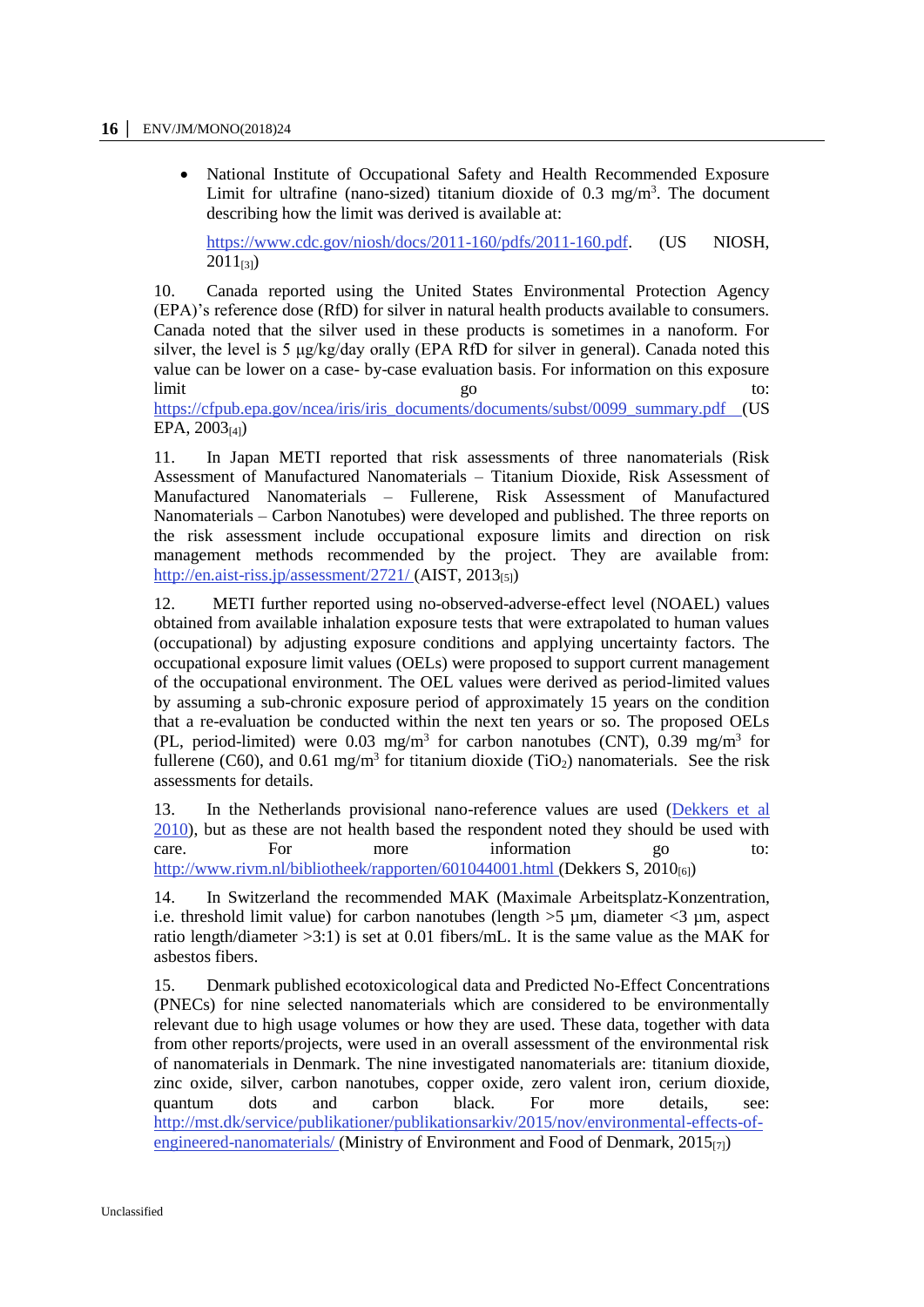16. BIAC reported use of defined internal exposure limits for some nanomaterials.

17. Many respondents reported either requiring or identifying data to be used to assess nanomaterials that was different than the data used to assess conventional chemicals. Several of the jurisdictions reported they required a prescribed data set for all chemicals at certain production volumes, although the data was not always appropriate or useful for characterizing or assessing nanomaterials. Those jurisdictions reported taking further actions to obtain different data for nanomaterials. One example was Canada requiring different data when further reporting was required under its Significant New Activity provisions.

18. There were five respondents that did not identify using or requiring any different data to assess nanomaterials. Several of these respondents were reporting on assessing specific products that contained nanomaterials rather than a specific nanomaterial.

19. Numerous respondents did not give specific examples of different data as they stated that the types and categories of different data varied depending on the nanomaterial and other variables in the assessment. All respondents who identified using different data for assessing nanomaterials identified using different physical-chemical data. Most of them also identified using different fate, exposure, and toxicity data to assess nanomaterials.

#### <span id="page-16-0"></span>**SOME SPECIFIC EXAMPLES**

20. In Japan, in the risk assessment practice in the New Energy and Industrial Technology Development (NEDO) project, different physical-chemical properties were required for carbon nanotubes. The length and width were required for fibrous nanomaterials such as carbon nanotubes while only diameter was required for spherical nanomaterials. For carbon nanomaterials such as carbon nanotubes, metal impurity information was also required.

21. In the United States these typical physical-chemical endpoints are required or recommended for specific nanomaterials:

- 22. For carbon nanotubes:
	- Average tube diameter (inside and out)
	- Tube length and whether there is tube bending or branching
	- Number of walls and whether the walls are concentric, scrolled, or other
	- The extent of tube end-capping (closed (capped), open, or partially closed)
	- The extent of any catalyst incorporation
		- o particle size of residual catalyst (if in a nanoform)
	- What percentage of surface carbons may have groups attached (if present)
	- Aggregation and/or agglomeration state
	- % residual amorphous carbon (or thermogravimetric analysis (TGA))
	- Single or double walled impurities (if any)
	- If the tube is surface modified: Surface chemistry (including elemental composition and description of surface bonding) using infra-red (IR), energy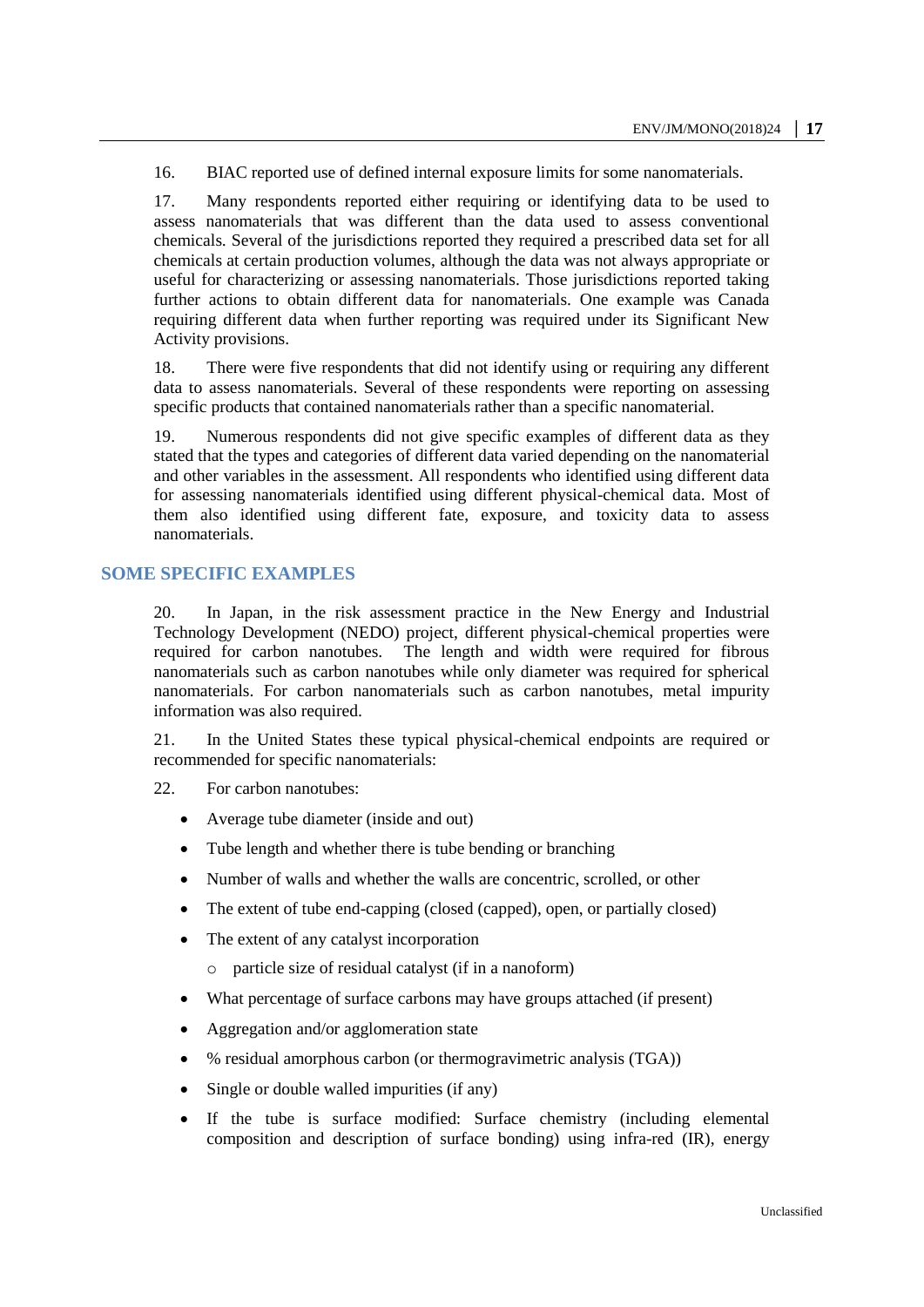dispersive X-ray spectrometry (EDS), electron energy loss spectroscopy (EELS), X-ray photoelectron spectroscopy (XPS), Auger electron spectroscopy (Auger), or atomic force microscopy (AFM).

- Surface area by BET (Brunauer-Emmett-Teller theory) and porosity by nitrogen  $(N_2)$  adsorption.
- Electron microscopy (TEM/SEM) images that show the morphology of the tubes.
- 23. For metal oxides:
	- Particle Size Distribution: 2 methods should be used; transmission electron microscopy (TEM) for dry particles and centrifugal liquid sedimentation (CLS) or dynamic light scattering (DLS) for liquid particle dispersions.
	- TEM, scanning electron microscopy (SEM), scanning transmission electron microscopy (STEM), AFM, methods for:
		- o Surface area (BET)
		- o Aggregation and agglomeration state
		- o Morphology
	- X-ray diffraction (XRD) for the presence of any crystalline phases
	- Porosity by N2 adsorption (if the material is assumed to be porous).
	- If applicable: Surface chemistry (including elemental composition) by EELS, XPS, EDS, Auger, or AFM.
		- o If applicable: % surface coverage by ligands (applicable to quantum dots).

24. In the United States when requiring or recommending a 90-day inhalation study for carbon nanotubes the following extra requirements are identified in addition to those in OECD test guideline 413. Specific testing requirements language:

- A 90-day inhalation study by nose-only administration in male or female rats with up to a 9-month observation post exposure with bronchoalveolar lavage fluid (BALF) analysis. In addition, the following data will be submitted;
- Evaluation includes markers of damage, oxidant stress, cell proliferation, the degree/intensity and duration of pulmonary inflammation, fibrosis, and cytotoxic effects in the bronchoalveolar lavage fluid (BALF) and histopathology of pulmonary and extra-pulmonary organs/tissues (cardiovascular, central nervous system, liver, kidney, etc.). Determine the potential for cardiovascular toxicity through monitoring of the most sensitive blood and/or plasma endpoints indicative of cardiovascular effects. Data on pulmonary deposition (lung burden), clearance half-life (biopersistence) and translocation of the test material. Differences in the physical-chemical properties of the as-administered material relative to the as-produced material shall be provided (to include size distribution information and other toxicologically relevant properties). Techniques used to produce the as-administered material shall be described. The proposed protocol for testing should be provided to EPA for review and comment prior to the initiation of testing. A minimum set of BALF parameters and size for aerosols to be administered: the minimum set of BALF measurements would consist of total protein and/or albumin, acellular lactate dehydrogenase (LDH), and cell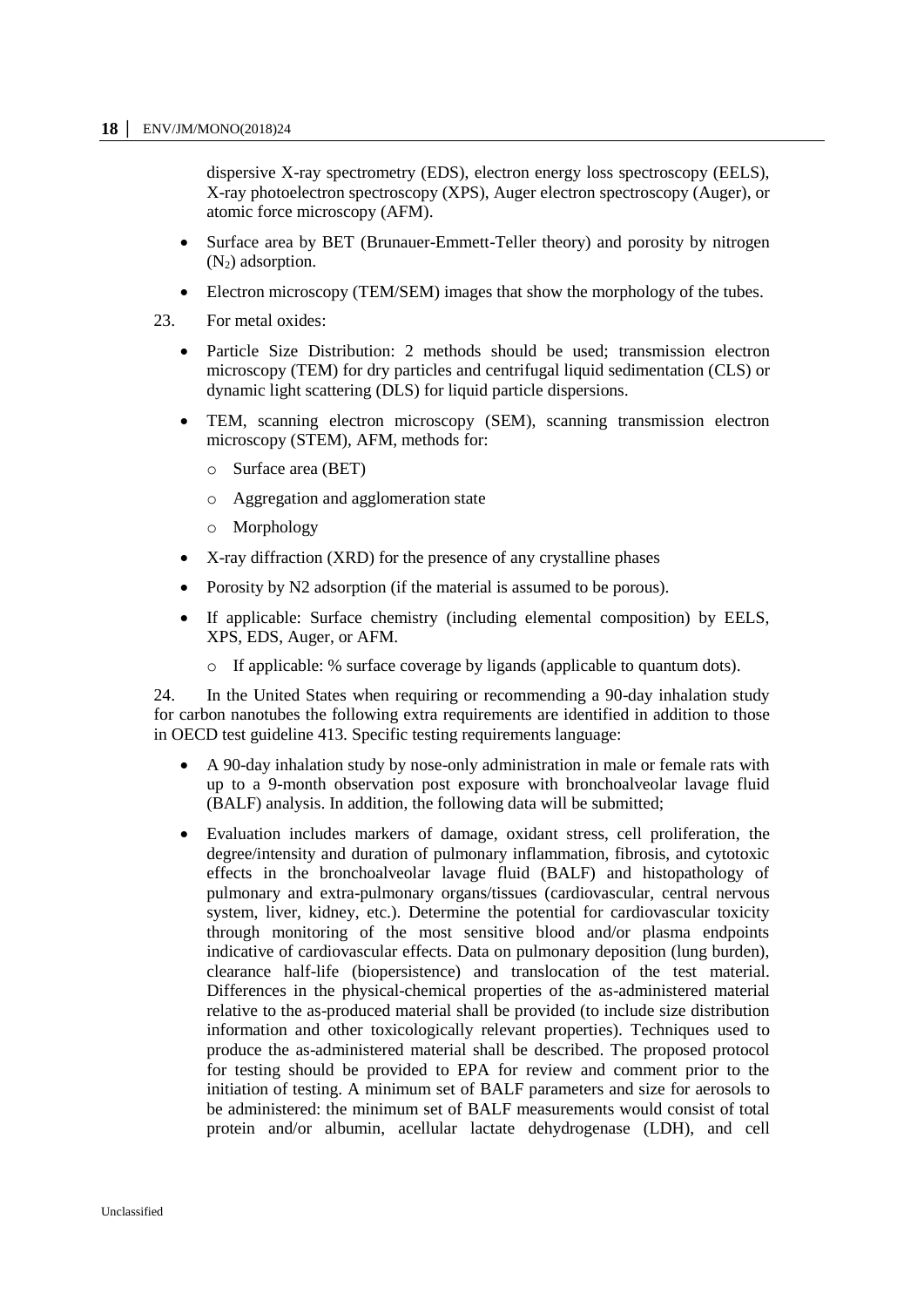differentials (total cells, lymphocytes, macrophages, and polymorphonuclear leukocytes). Aerosols should be used whose particles have a Mass Median Aerodynamic Diameter (MMAD) of up to 2  $\mu$ m, with a geometric standard deviation (GSD) up to 3 µm (unless human exposure data dictates a more realistic size distribution).

#### <span id="page-18-0"></span>**METHODS USED**

- 25. Respondents noted using various tools for assessing nanomaterials such as:
	- Test data on the specific substance;
	- Use of analogue data;
	- Use of models with limitations described further below; and
	- Use of published literature.

26. The challenges associated with assessing nanomaterials fell into two broad categories. There was either a lack of data, or uncertainty that available data or models were applicable to the nanomaterial. See the next section for a discussion of models.

27. For those respondents who reported using models to estimate exposures or hazards, several reported a high level of uncertainty due to limitations of the models applicability to nanomaterials, because the model was not validated for nanomaterials or it was based on conventional chemicals. Some respondents reported using existing models that have been adapted or validated for nanomaterials. Several respondents reported they did not use models to assess nanomaterials as they had not been validated for nanomaterials.

28. Respondents reported using the following models that had not been designed or adapted for nanomaterials: ChemSTEER (US EPA, 2013[8]), EFAST (US EPA, 2014<sub>[9]</sub>), and Consumer Exposure Model (CEM) (US EPA, 2017<sub>[10]</sub>).

29. Respondents also reported using the following models that had been adapted for nanomaterials:

ECETOC TRA

<http://www.ecetoc.org/tools/targeted-risk-assessment-tra/> (European Centre for Ecotoxicology and Toxicology of Chemicals, $(n.d.)$ [11])

Stoffenmanager Nano

<https://nano.stoffenmanager.nl/> (Cosanta,(n.d.)[12])

Nanotool (Denmark)

<http://www2.mst.dk/udgiv/publications/2011/12/978-87-92779-11-3.pdf> (The Danish Environmental Protection Agency,  $2011_{[13]}$ )

ISO control banding approach

[http://www.safenano.org/knowledgebase/guidance/banding/iso-2014](http://www.safenano.org/knowledgebase/guidance/banding/iso-2014-occupational-risk-management-applied-to-engineered-nanomaterials-control-banding/) [occupational-risk-management-applied-to-engineered-nanomaterials-control](http://www.safenano.org/knowledgebase/guidance/banding/iso-2014-occupational-risk-management-applied-to-engineered-nanomaterials-control-banding/)[banding/](http://www.safenano.org/knowledgebase/guidance/banding/iso-2014-occupational-risk-management-applied-to-engineered-nanomaterials-control-banding/) (ISO,  $2014_{[14]}$ )

French ANSES document on control banding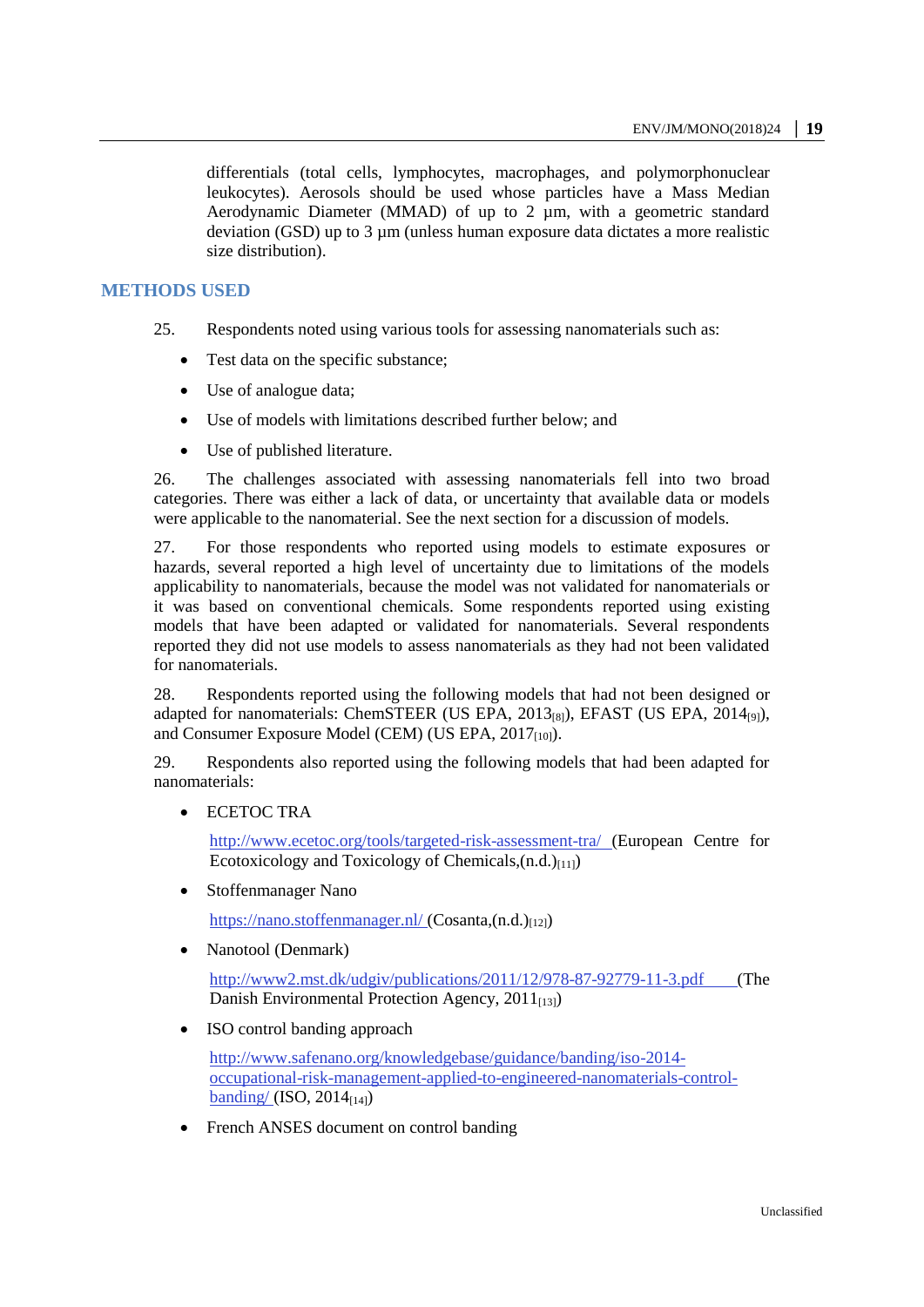<https://www.anses.fr/en/system/files/AP2008sa0407RaEN.pdf> (ANSES, 2010<sub>[15]</sub>)

• Precautionary Matrix for Synthetic Nanomaterials

[https://www.bag.admin.ch/bag/en/home/themen/mensch](https://www.bag.admin.ch/bag/en/home/themen/mensch-gesundheit/chemikalien/nanotechnologie/sicherer-umgang-mit-nanomaterialien/vorsorgeraster-nanomaterialien-downloadversion.html)[gesundheit/chemikalien/nanotechnologie/sicherer-umgang-mit](https://www.bag.admin.ch/bag/en/home/themen/mensch-gesundheit/chemikalien/nanotechnologie/sicherer-umgang-mit-nanomaterialien/vorsorgeraster-nanomaterialien-downloadversion.html)[nanomaterialien/vorsorgeraster-nanomaterialien-downloadversion.html](https://www.bag.admin.ch/bag/en/home/themen/mensch-gesundheit/chemikalien/nanotechnologie/sicherer-umgang-mit-nanomaterialien/vorsorgeraster-nanomaterialien-downloadversion.html) (Federal Office of Public Health of Switzerland,  $2016_{[16]}$ )

- ConsExpo nano (inhalation exposure from consumer products), <https://www.consexponano.nl/> (The Dutch National Institute for Public Health and the Environment (RIVM),  $2016_{[17]}$ )
- SimpleBox for nano (environmental fate).

[http://www.rivm.nl/en/Topics/S/Soil\\_and\\_water/SimpleBox](http://www.rivm.nl/en/Topics/S/Soil_and_water/SimpleBox) (RIVM, 2014<sub>[18]</sub>)

 NanoDUFLOW has been used at smaller scales (e.g. catchment) for environmental exposure assessment.

<https://www.sciencedirect.com/science/article/pii/S0043135415300099> (Quik, de Klein and Koelmans,  $2015_{[19]}$ )

30. The US EPA reported using its chemical category of poorly respirable soluble particles category to assess hazards of certain nanomaterials such as carbon nanomaterials, metals, and metal oxides. For a description of this category and its parameters, see: [https://www.epa.gov/sites/production/files/2014-](https://www.epa.gov/sites/production/files/2014-10/documents/ncp_chemical_categories_august_2010_version_0.pdf) [10/documents/ncp\\_chemical\\_categories\\_august\\_2010\\_version\\_0.pdf](https://www.epa.gov/sites/production/files/2014-10/documents/ncp_chemical_categories_august_2010_version_0.pdf) (US EPA, 2010[20])

31. Regarding the validity of test methods most respondents reported using a weight of evidence approach to validate test results from available scientific methods for nanoscale and non-nanoscale forms of chemicals. These generally involve comparing the characterization of the chemicals being tested and the nanomaterials being assessed. Many respondents noted this led to approaches that were used and applicable on a caseby-case basis and in many cases involved expert judgment. Most respondents also reported using available OECD test methods.

#### *SOME SPECIFIC EXAMPLES DESCRIBED*

32. Intratracheal administration tests which are often available in peer-reviewed literature were used to estimate hazard. Subacute inhalation toxicity tests were also used. Careful sample preparation and characterization of test samples (aerosol for inhalation tests and dispersion for intratracheal administration) are important for evaluating such studies. The effect of sample preparation conditions on the test results might be one of the uncertainties.

33. For the derivation of a PNEC of nanosilver NM-300 K in soil upon application of nanosilver treated sludge, a combination of the OECD TG 216 and the ISO method for determining the potential nitrification and inhibition of nitrification (ISO 15685) was used. This ISO method is used to investigate the ammonium oxidation in soils containing a population of nitrifying microorganisms. This adaptation of the test execution was necessary since the application of sludge to the soils raised the content of nitrate significantly. Due to this high background of nitrate it would not be possible to detect the additional nitrate accumulation during the incubation period. By measuring the potential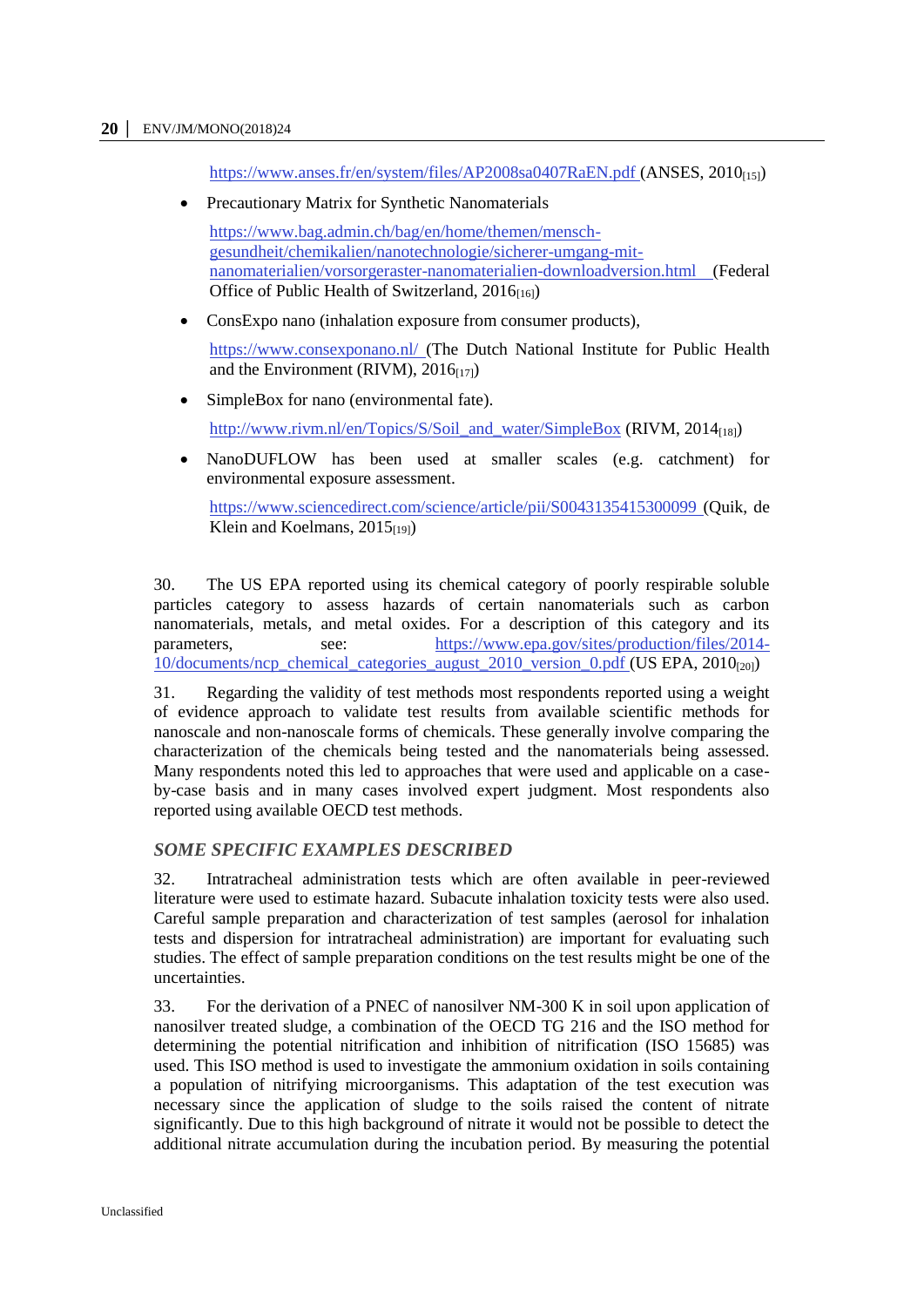ammonium oxidation according to the ISO method, it was possible to avoid the interfering effect of the added nitrate as well as to potentially identify effects on the second process of nitrification.

#### <span id="page-20-0"></span>**ADAPTATIONS AND IDENTIFIED NEEDS FOR ADAPTATIONS (FROM CONVENTIONAL CHEMICALS)**

34. Most respondents reported adopting approaches for assessing conventional chemicals to assess nanomaterials. Some reported using data for a non-nanoscale version of a nanomaterial to assess physical properties and hazard. Others reported applying the same approaches or models used for conventional chemicals to assess hazard, exposures, fate, and physical properties. Some respondents identified environmental exposures as something they did not adapt from conventional chemicals because the validation was lacking or uncertainty was too great. Many of the models noted, in #24 of Section 2.3 Methods Used, are adapted from or for assessments of conventional chemicals. Several respondents used the phrase or a phrase meaning "extended characterization requirements" to describe using the same methods for assessing conventional chemicals but utilizing additional physical-chemical properties for nanomaterials.

35. In several cases respondents noted using worst case exposures or bounding estimates to assess worker exposure and environmental releases. These bounding estimates were used instead of estimates based on modeling or data for similar nonnanoscale chemicals. For example, estimates of exposure of wastewater treatment plant operatives would be based on no removal from waste water treatment and also 100% partitioning to biosolids after complete removal from wastewater treatment.

#### *SOME SPECIFIC EXAMPLES IDENTIFIED:*

#### *Occupational Exposure Assessment and Limits*

36. In Switzerland there is no general specific limit value for nanomaterials although there is one for carbon nanotubes as noted in #12 of Section 2.1 General Responses of this report. There is a general MAK-value of  $3 \text{ mg/m}^3$  for respirable inert dust and a recommended value for sensitizing dust of  $2 \text{ mg/m}^3$  over 15 minutes of exposure.

37. In the United States there is an Occupational Safety Health Administration (OSHA) dust standard limit of  $15 \text{ mg/m}^3$ for respirable particles: [https://www.osha.gov/dts/chemicalsampling/data/CH\\_259635.html](https://www.osha.gov/dts/chemicalsampling/data/CH_259635.html) (US OSHA, 2012<sub>[21]</sub>)

38. There are also reference documents from the United States EPA for release and exposure assessment, inhalation monitoring, engineering controls and use of personal protective equipment: [https://www.epa.gov/sites/production/files/2015-](https://www.epa.gov/sites/production/files/2015-09/documents/cebnanodraft_05_12.pdf) 09/documents/cebnanodraft  $05$  12.pdf (US EPA, 2012 $_{[22]}$ )

39. In Japan, in the risk assessment practice in the NEDO project, to derive occupational exposure limits, the NOAEL values obtained from *in vivo* tests were extrapolated to human exposures (occupational) by adjusting exposure conditions and applying uncertainty factors. This could be regarded as a model for extrapolation. In the C60 exposure assessment in the occupational environment, near-field and far-field model (a kind of 2-box model) was used to predict the exposure concentration during handling of the material. Although they have not been validated for nanomaterials, the factors specific to the nanomaterials were taken into account. For example, deposition rates in the lung after inhalation were set based on the characterization of the aerosol.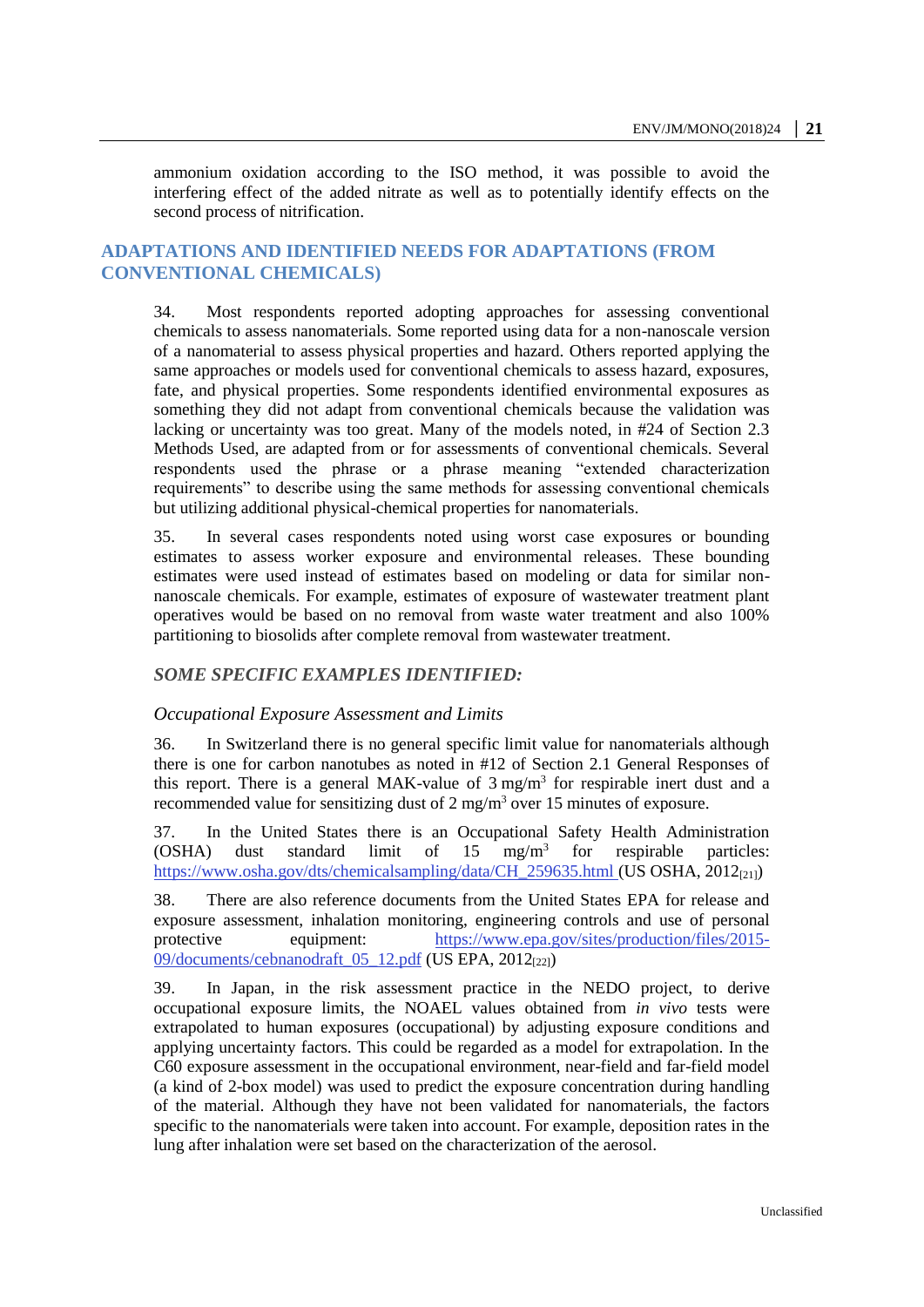#### **22 │** ENV/JM/MONO(2018)24

#### *Environmental Exposures*

40. In Germany, for the case study on nanosilver NM-300K, different assumptions were used in order to derive release rates for nanosilver from textiles during washing, e.g. the fraction of nanosilver in textiles released per wash. A conservative estimate was used for a worst case approach. To account for the uncertainties in the exposure estimation, low, moderate and high environmental release of nanosilver from textiles used for domestic purposes were considered using data from washing experiments with different types of furnishings and fibers, which led to low, moderate and high release rates.

41. The United States EPA identified reference documents for exposure bounding estimates it uses to assess nanoscale materials. For environmental exposures[:https://www.epa.gov/sites/production/files/2015-](https://www.epa.gov/sites/production/files/2015-09/documents/nanomaterial.pdf) [09/documents/nanomaterial.pdf](https://www.epa.gov/sites/production/files/2015-09/documents/nanomaterial.pdf) (US EPA,  $2010_{[23]}$ )

42. Adsorption coefficients had to be used in the German case study to deduce PECs (predicted environmental concentrations) for nanosilver NM-300K for soil and sediment. However, the underlying assumptions of these coefficients were identified as inappropriate for nanomaterials. For the calculation of environmental concentrations of traditional chemicals in soil and sediment Freundlich equations are deployed. However, the suitability of these kinds of coefficients in order to describe the distribution of nanomaterials between certain phases is highly debated (e.g. in (Praetorius et al.,  $2014_{[24]}$ ).

#### *Hazard Assessment*

43. Also in the German case study on nanosilver NM-300K, for the derivation of PNECs for nanosilver NM-300K several assumptions had to be made, which are usually applied for the effect assessment of conventional chemicals. They were identified as inappropriate as they might misguide the assessment of nanomaterials. The interpretation of ecotoxicological effect values of nanomaterials is quite challenging since these values are influenced by many factors, e.g. agglomeration behaviour and ion release rate which change bioavailability. Nominal concentrations were applied for the PNEC calculation. It can be assumed that PNECs for the aquatic compartment are lower if they are drawn upon concentrations measured in the water phase.

44. As previously reported in #24 of Section 2.3 Methods Used, the United States EPA reported using its chemical category of poorly respirable soluble particles category to assess hazards of certain nanomaterials such as carbon nanomaterials, metals, and metal oxides. For a description of this category and its parameters, see: [https://www.epa.gov/sites/production/files/2014-](https://www.epa.gov/sites/production/files/2014-10/documents/ncp_chemical_categories_august_2010_version_0.pdf)

[10/documents/ncp\\_chemical\\_categories\\_august\\_2010\\_version\\_0.pdf](https://www.epa.gov/sites/production/files/2014-10/documents/ncp_chemical_categories_august_2010_version_0.pdf) (US EPA,  $2010_{[20]}$ )

#### <span id="page-21-0"></span>**DATA GAPS**

- 45. Most respondents reported:
	- Validation of release/exposure scenarios for nanomaterials as one of the most important data gaps;
	- Lack of agreement on standard physical-chemical properties to be measured when:
		- o Preparing nanomaterial samples for testing;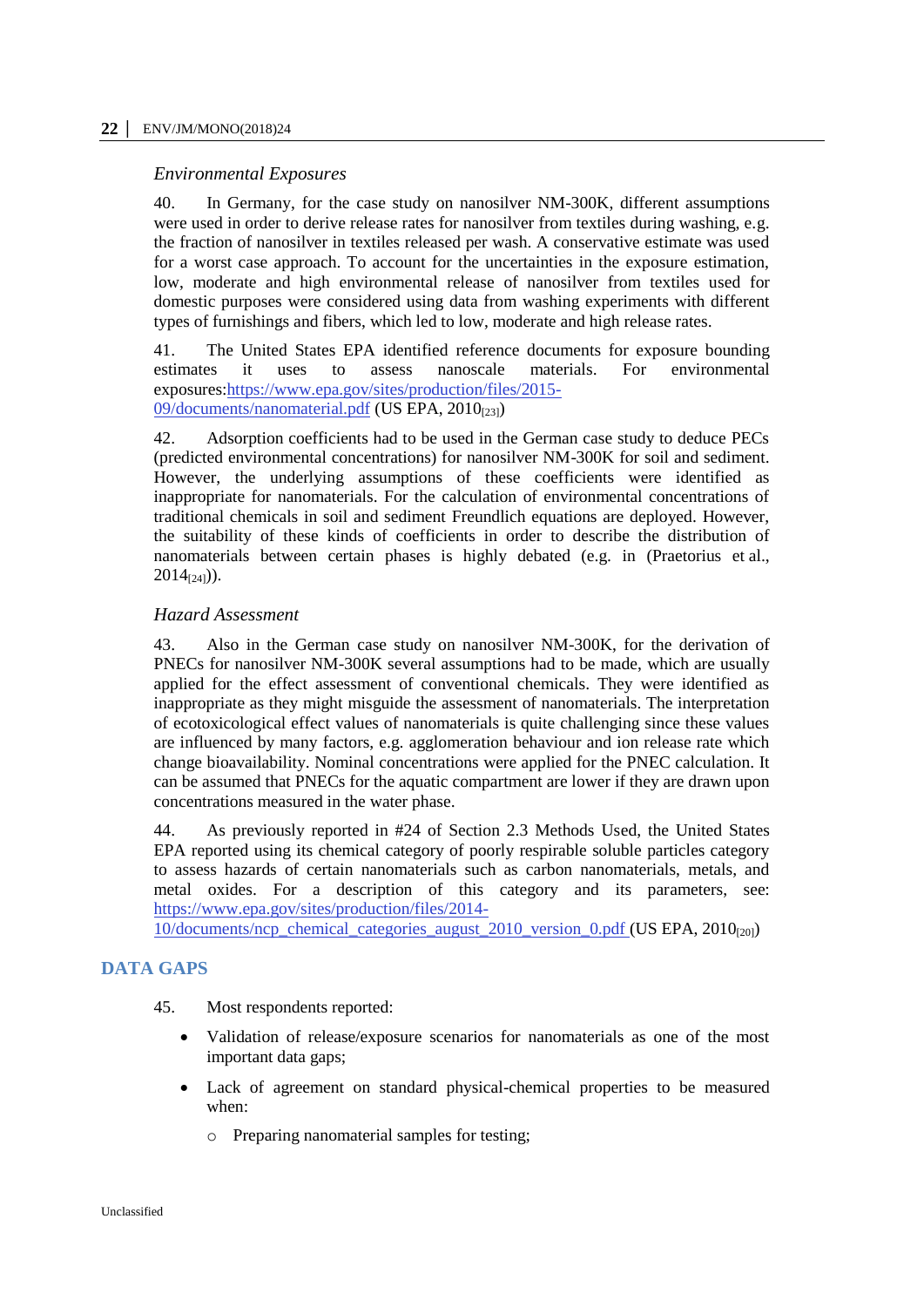- o Characterizing nanomaterials being assessed; and
- o Predicting environmental fate or hazards
- 46. Some respondents reported:
	- That the concepts of grouping and read-across on all aspects of risk assessment of nanomaterials are not reliable and need to be developed;
	- There is a need for validated OECD test guidelines for nanomaterials.

#### <span id="page-22-0"></span>**LESSONS LEARNED / BEST PRACTICES**

- 47. Other suggestions in terms of additional key needs include:
	- Develop uncertainty factors specific to nanomaterials for hazard assessments;
	- Develop and validate adverse outcome pathways (AOPs) for nanomaterials;
	- Identify and agree to a minimum set of parameters for assessing different types of nanomaterials;
	- Develop more information on specific aspects of hazard assessment for nanomaterials:
		- o Hazards of nanomaterials in articles;
		- o Chronic exposure to nanomaterials;
		- o Extrapolation of *in vivo* test results to humans; and
		- o Development of screening tests or tiered testing approach.
- 48. Examples of known hazards associated with nanomaterials:
	- Based on receipt of multiple 90-day inhalation studies carbon nanotubes cause lung effects at very low doses due to the presence of respirable particles.
- 49. While no clear best practice emerged, some suggested approaches include:
	- Consider the physical forms of nanomaterials when assessing and limiting risk as some forms will have greater risk than others;
	- Assume nanomaterials are more mobile (may disperse further) or become more easily aerosolized than non-nanoscale materials to account for greater uncertainty;
	- Focus on safe use in particular products rather than identify uses with potential risks;
	- Current risk assessments require limited adaptation for first generation nanomaterials, but this may be greater as second and third generation nanomaterials are developed. It was suggested that a list of potential issues/features be identified in order to undertake analysis of whether these present challenges for the existing models/methods.

### <span id="page-22-1"></span>**RECOMMENDATIONS**

50. Below is a list of recommendations identified by a majority of survey participants: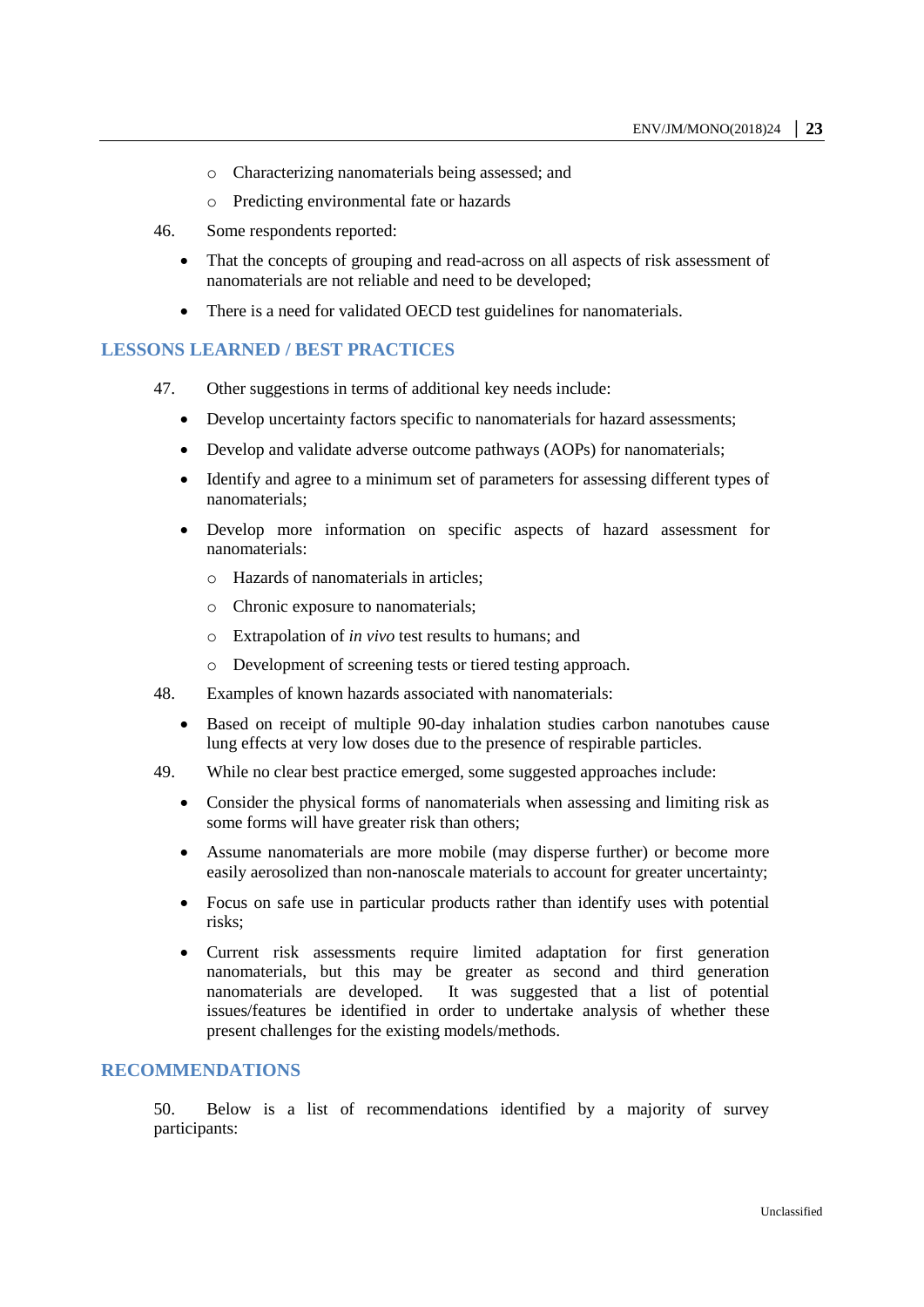- There is further need for validated exposure/release scenarios and assessment for nanomaterials;
- The utility of specific physical-chemical properties to predict environmental fate and hazard must be validated in order to agree a set of required characterization parameters, which will likely be specific to the type of nanomaterial being assessed;
- It is essential to improve the ability to use read-across/grouping/screening tests to assess nanomaterials; and
- There needs to be continued development of validated test guidelines specific to nanomaterials.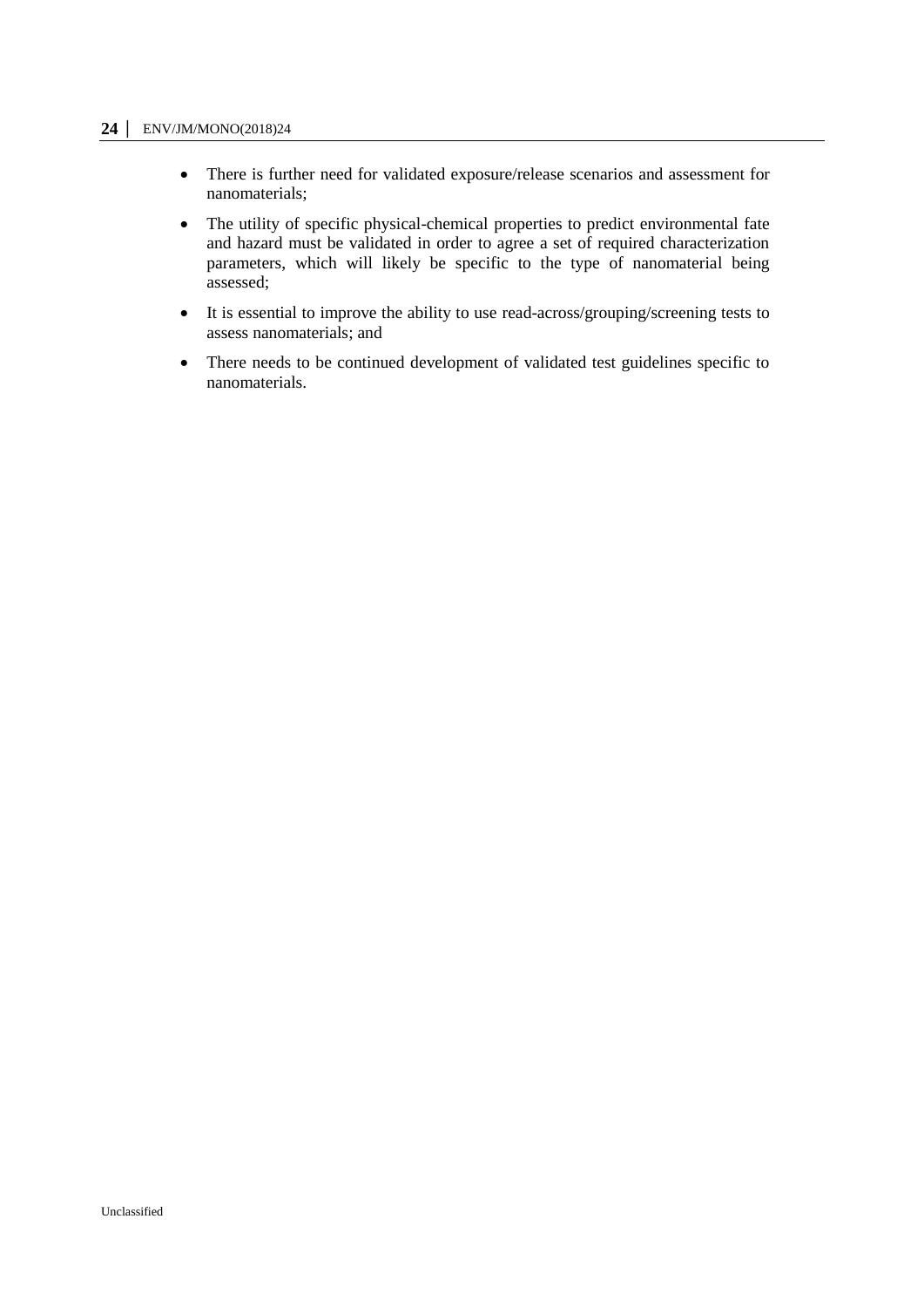## **CONCLUSIONS**

<span id="page-24-0"></span>51. The results of the survey provided two general outcomes. The first is that there is general agreement by survey respondents on the most relevant data gaps and future activities that should be addressed to improve the risk assessment of nanomaterials. The other is that survey respondents identified numerous specific examples of using available tools to assess nanomaterials even when faced with continued uncertainty of the hazards.

52. There is a wide variety of approaches of tools used to assess and manage risks of nanomaterials. Some of the approaches are specific to nanomaterials but many are based on adaptations of approaches for conventional chemicals. Regardless of the approach used the level of uncertainty remains high.

53. Everyone will not agree on each approach used and several respondents identified additional data gaps and future activities for consideration. The responses do identify issues for further consideration and possible adaptation. It should be noted that all the data gaps identified by a majority of respondents and even some of those identified by only fewer respondents are already being addressed by OECD's WPMN projects.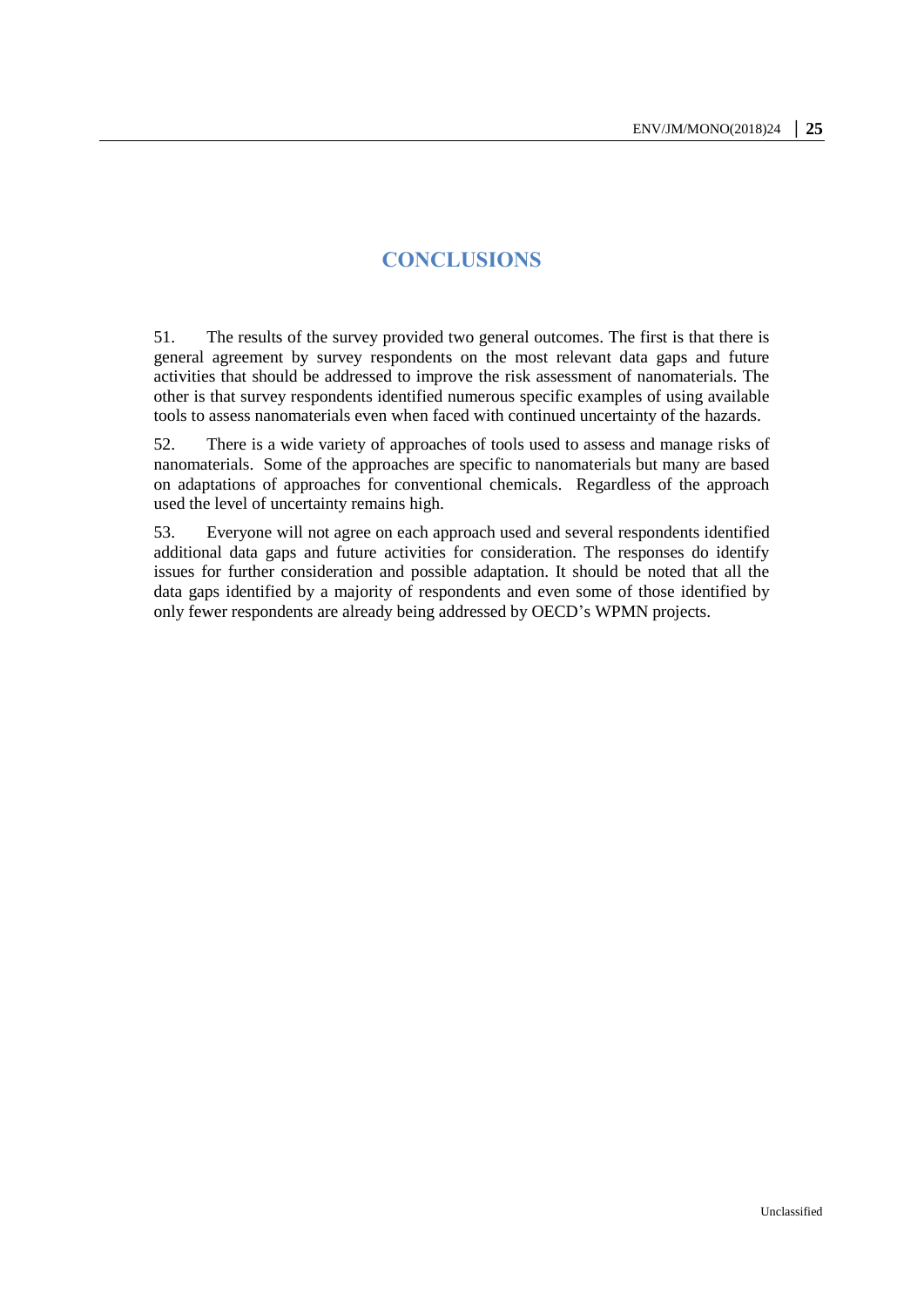# *REFERENCES*

<span id="page-25-0"></span>

| AIST (2013), Risk Assessment Documents and a Document of Protocols for Manufactured<br><i>Nanomaterials / RISS, https://en.aist-riss.jp/assessment/2721/ (accessed on 09 May 2018).</i>                                                                                                                                                                   | $[5] % \begin{center} \includegraphics[width=\linewidth]{imagesSupplemental/Imit} \caption{The image shows the image shows a single number of times.} \label{fig:limal} \end{center}$ |
|-----------------------------------------------------------------------------------------------------------------------------------------------------------------------------------------------------------------------------------------------------------------------------------------------------------------------------------------------------------|---------------------------------------------------------------------------------------------------------------------------------------------------------------------------------------|
| ANSES (2010), "Development of a specific Control Banding Tool for Nanomaterials",<br>https://www.anses.fr/en/system/files/AP2008sa0407RaEN.pdf (accessed on 11 May 2018).                                                                                                                                                                                 | $[15]$                                                                                                                                                                                |
| Cosanta((n.d.)), "Stoffenmanager: Nano module", https://nano.stoffenmanager.nl/ (accessed on<br>11 May 2018).                                                                                                                                                                                                                                             | $[12]$                                                                                                                                                                                |
| Dekkers S, D. (2010), Tijdelijke nano-referentiewaarden : Bruikbaarheid van het concept en<br>van de gepubliceerde methoden 601044001,<br>https://www.rivm.nl/bibliotheek/rapporten/601044001.html (accessed on 09 May 2018).                                                                                                                             | [6]                                                                                                                                                                                   |
| European Centre for Ecotoxicology and Toxicology of Chemicals((n.d.)), Targeted Risk<br>Assessment (TRA) - Ecetoc, http://www.ecetoc.org/tools/targeted-risk-assessment-tra/<br>(accessed on 11 May 2018).                                                                                                                                                | $[11]$                                                                                                                                                                                |
| Federal Office of Public Health of Switzerland (2016), Precautionary matrix for synthetic<br>nanomaterials - Download Version,<br>https://www.bag.admin.ch/bag/en/home/themen/mensch-<br>gesundheit/chemikalien/nanotechnologie/sicherer-umgang-mit-<br>nanomaterialien/vorsorgeraster-nanomaterialien-downloadversion.html (accessed on<br>11 May 2018). | $[16]$                                                                                                                                                                                |
| ISO (2014), ISO 2014: Occupational risk management applied to engineered nanomaterials -<br>Control banding, http://www.safenano.org/knowledgebase/guidance/banding/iso-2014-<br>occupational-risk-management-applied-to-engineered-nanomaterials-control-banding/<br>(accessed on 11 May 2018).                                                          | $[14]$                                                                                                                                                                                |
| Ministry of Environment and Food of Denmark, E. (2015), <i>Environmental effects of engineered</i><br>nanomaterials,<br>http://mst.dk/service/publikationer/publikationsarkiv/2015/nov/environmental-effects-of-<br>engineered-nanomaterials/ (accessed on 09 May 2018).                                                                                  | $[7]$                                                                                                                                                                                 |
| OECD (2013), Recommendation of the Council on the Safety Testing and Assessment of<br>Manufactured Nanomaterials, https://legalinstruments.oecd.org/en/instruments/OECD-<br>LEGAL-0400 (accessed on 09 May 2018).                                                                                                                                         | $[1]$                                                                                                                                                                                 |
| Praetorius, A. et al. (2014), "The road to nowhere: equilibrium partition coefficients for<br>nanoparticles", Environ. Sci.: Nano, Vol. 1/4, pp. 317-323,<br>http://dx.doi.org/10.1039/C4EN00043A.                                                                                                                                                        | $[24]$                                                                                                                                                                                |
| Quik, J., J. de Klein and A. Koelmans (2015), "Spatially explicit fate modelling of<br>nanomaterials in natural waters", Water Research, Vol. 80, pp. 200-208,<br>http://dx.doi.org/10.1016/J.WATRES.2015.05.025.                                                                                                                                         | $[19]$                                                                                                                                                                                |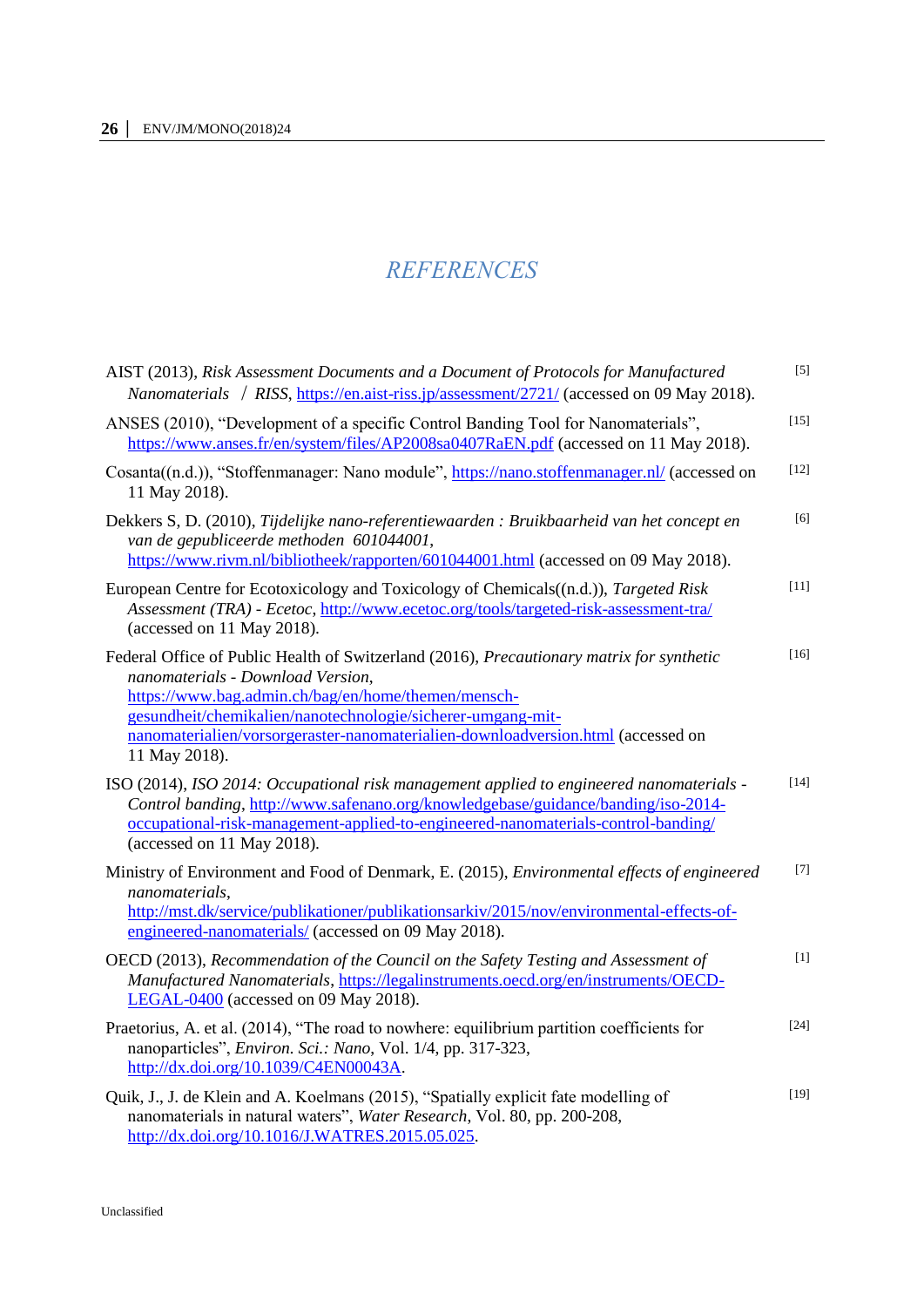| RIVM (2014), SimpleBox, https://www.rivm.nl/en/Topics/S/Soil_and_water/SimpleBox<br>(accessed on 11 May 2018).                                                                                                                                                                                                   | $[18]$ |
|------------------------------------------------------------------------------------------------------------------------------------------------------------------------------------------------------------------------------------------------------------------------------------------------------------------|--------|
| The Danish Environmental Protection Agency (2011), "NanoRiskCat - A Conceptual Decision<br>Support Tool for Nanomaterials", https://www2.mst.dk/udgiv/publications/2011/12/978-87-<br>92779-11-3.pdf (accessed on 11 May 2018).                                                                                  | $[13]$ |
| The Dutch National Institute for Public Health and the Environment (RIVM) (2016), ConsExpo<br>nano, https://www.consexponano.nl/ (accessed on 11 May 2018).                                                                                                                                                      | $[17]$ |
| US EPA (2017), "Consumer Exposure Model (CEM) Version 2.0 User's Guide",<br>https://www.epa.gov/tsca-screening-tools/consumer-exposure-model-cem-version-20-users-<br>guide (accessed on 11 May 2018).                                                                                                           | $[10]$ |
| US EPA (2014), "E-FAST-Exposure and Fate Assessment Screening Tool Version 2014",<br>https://www.epa.gov/tsca-screening-tools/e-fast-exposure-and-fate-assessment-screening-<br>tool-version-2014 (accessed on 11 May 2018).                                                                                     | $[9]$  |
| US EPA (2013), "ChemSTEER-Chemical Screening Tool for Exposures and Environmental<br>Releases", https://www.epa.gov/tsca-screening-tools/chemsteer-chemical-screening-tool-<br>exposures-and-environmental-releases (accessed on 11 May 2018).                                                                   | $[8]$  |
| US EPA (2012), "APPROACHES FOR ASSESSING AND CONTROLLING WORKPLACE<br>RELEASES AND EXPOSURES TO NEW AND EXISTING NANOMATERIALS",<br>https://www.epa.gov/sites/production/files/2015-09/documents/cebnanodraft 05_12.pdf<br>(accessed on 09 May 2018).                                                            | $[22]$ |
| US EPA (2010), "Interim Technical Guidance for Assessing Screening Level Environmental<br>Fate and Transport of, and General Population, Consumer, and Environmental Exposure to<br>Nanomaterials", https://www.epa.gov/sites/production/files/2015-<br>09/documents/nanomaterial.pdf (accessed on 09 May 2018). | $[23]$ |
| US EPA (2010), "TSCA New Chemicals Program (NCP) Chemical Categories",<br>https://www.epa.gov/sites/production/files/2014-<br>10/documents/ncp_chemical_categories_august_2010_version_0.pdf (accessed on<br>09 May 2018).                                                                                       | $[20]$ |
| US EPA (2003), "Integrated Risk Information System (IRIS), Silver (CASRN 7440-22-4)",<br>https://cfpub.epa.gov/ncea/iris/iris_documents/documents/subst/0099_summary.pdf<br>(accessed on 09 May 2018).                                                                                                           | $[4]$  |
| US NIOSH (2013), "CURRENT INTELLIGENCE BULLETIN 65, Occupational Exposure to<br>Carbon Nanotubes and Nanofibers", https://www.cdc.gov/niosh/docs/2013-145/pdfs/2013-<br>$145. \text{pdf}$ (accessed on 09 May 2018).                                                                                             | $[2]$  |
| US NIOSH (2011), "CURRENT INTELLIGENCE BULLETIN 63, Occupational Exposure to<br>Titanium Dioxide", https://www.cdc.gov/niosh/docs/2011-160/pdfs/2011-160.pdf (accessed<br>on 09 May 2018).                                                                                                                       | $[3]$  |
| US OSHA (2012), Chemical Sampling Information   Particulates Not Otherwise Regulated<br>(Respirable Fraction), https://www.osha.gov/dts/chemicalsampling/data/CH_259635.html<br>(accessed on 09 May 2018).                                                                                                       | $[21]$ |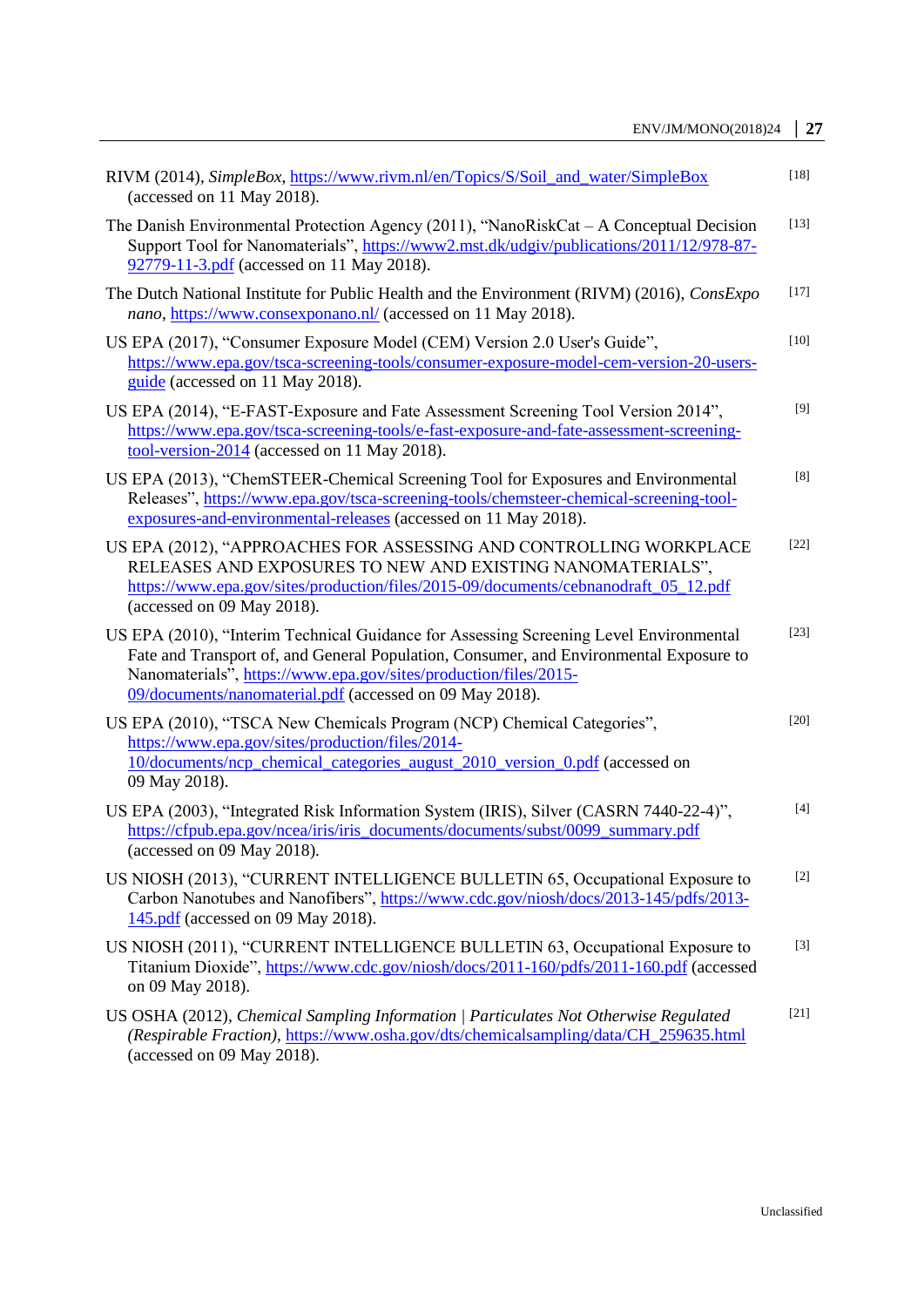# **ANNEX - SURVEY**

#### <span id="page-27-0"></span>OECD WPMN SURVEY ON THE TYPES OF REGULATORY RISK ASSESSMENTS OF MANUFACTURED NANOMATERIALS IN OECD COUNTRIES

The purpose of the survey is to investigate different types of assessments used to inform risk assessment outcomes and risk management measures of different jurisdictions. By comparing and contrasting the conditions, assumptions, and levels of uncertainties of these risk assessments of manufactured nanomaterials, best practices could be identified that could be adopted by other countries.

#### **Introductory Questions**

- 1. Have you evaluated any nanomaterials? Yes  $\Box$  No  $\Box$ 
	- a. If the answer is no then you do not need to respond to the survey.
	- b. If the answer is yes then which properties did you use to identify the chemical substance as a nanomaterial?

**□** Size

 $\Box$  Other – Please describe

#### **Methods and processes for risk assessment of nanomaterials**

2. What is the purpose of your risk assessment? E.g., a screening-level assessment, qualitative control banding, or a quantitative risk determination?

3. What are the possible outcomes? (risk management measures, data generation, or other outcomes)

4. What tools have been used to assess risks? For example use of analogue data or exposure estimates based on modeling.

Are there any challenges associated with applying these measures to nanomaterials?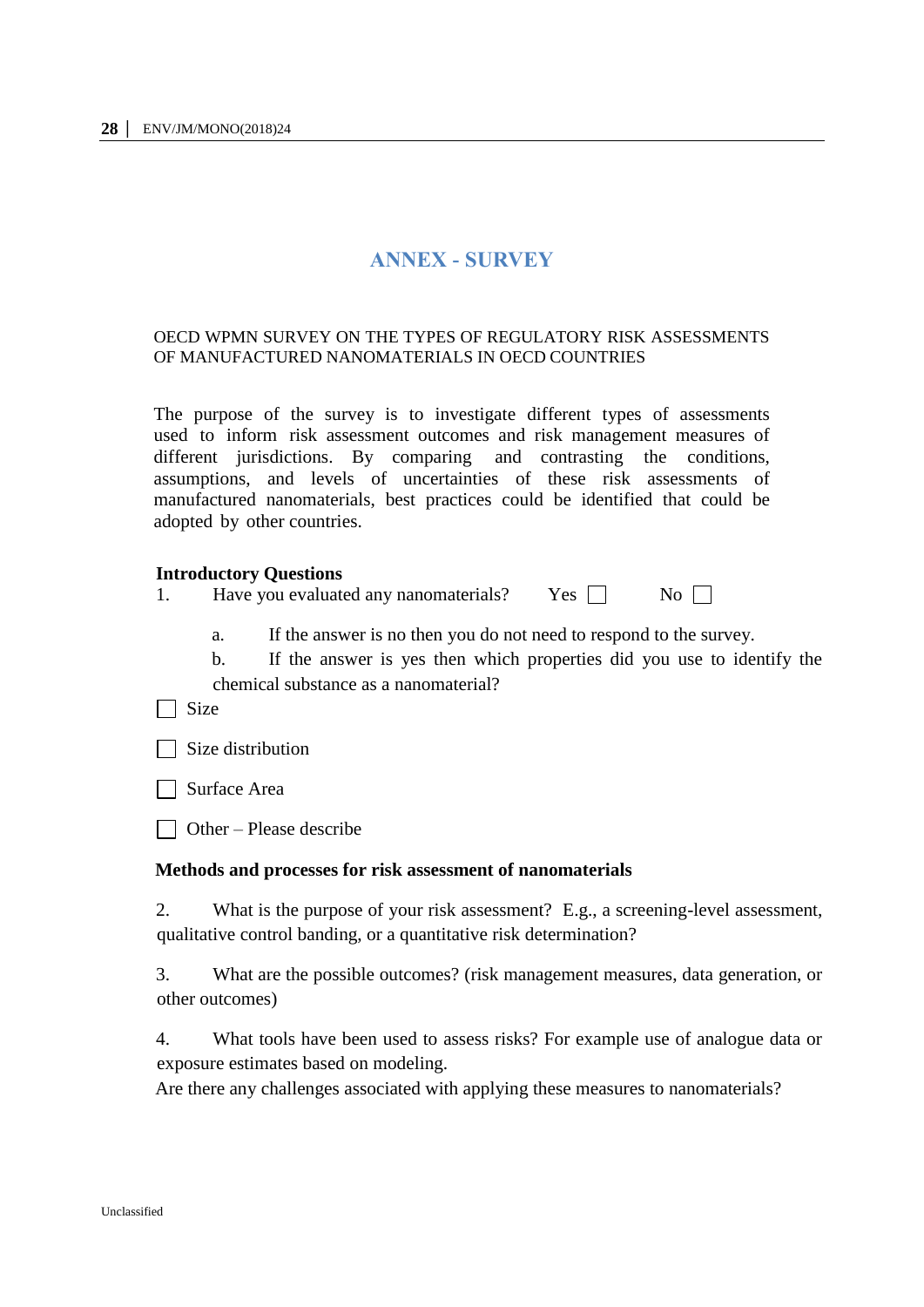5. How do your legal/regulatory requirements affect your assessment and your risk management of nanomaterials? E.g., do the regulations set standards for risk/hazard or do they require certain test data?

6. Do you take control technologies or risk reducing methods into account during the risk assessment such as engineering controls to prevent exposure or waste treatment to limit release?  $Yes \Box$  No  $\Box$ 

Do you have pragmatic or temporary limit values for exposure to certain nanomaterials? For example in the United States the National Institute of Occupational Safety and Health has a recommended exposure limit for carbon nanotubes.

If you answered yes please identify any methods or values used.

#### **Uncertainties, data requirements, and characterization/identification parameters used**

7. Do you require different data to evaluate different nanomaterials?

For example are data required for carbon nanotubes different than for metal nanoparticles? Are different data required for gold and silver nanoparticles?

| $_{ex}$ | NO. |
|---------|-----|
|---------|-----|

| If yes does this apply to physical-chemical properties $\Box$ |  |
|---------------------------------------------------------------|--|
| fate $\vert \vert$                                            |  |
| exposure                                                      |  |
| toxicity data $\vert \vert$                                   |  |

8. In the absence of nano-validated OECD test methods, how are you considering validity of test methods to support nanomaterial risk assessments?

9. Are you actively using test methods published by other organizations (e.g., ISO or OECD) or in peer-reviewed literature?

 $Yes \Box \qquad No \Box$ 

If yes please identify any adaptations that have been required or uncertainties that are being applied to account for nanomaterials?